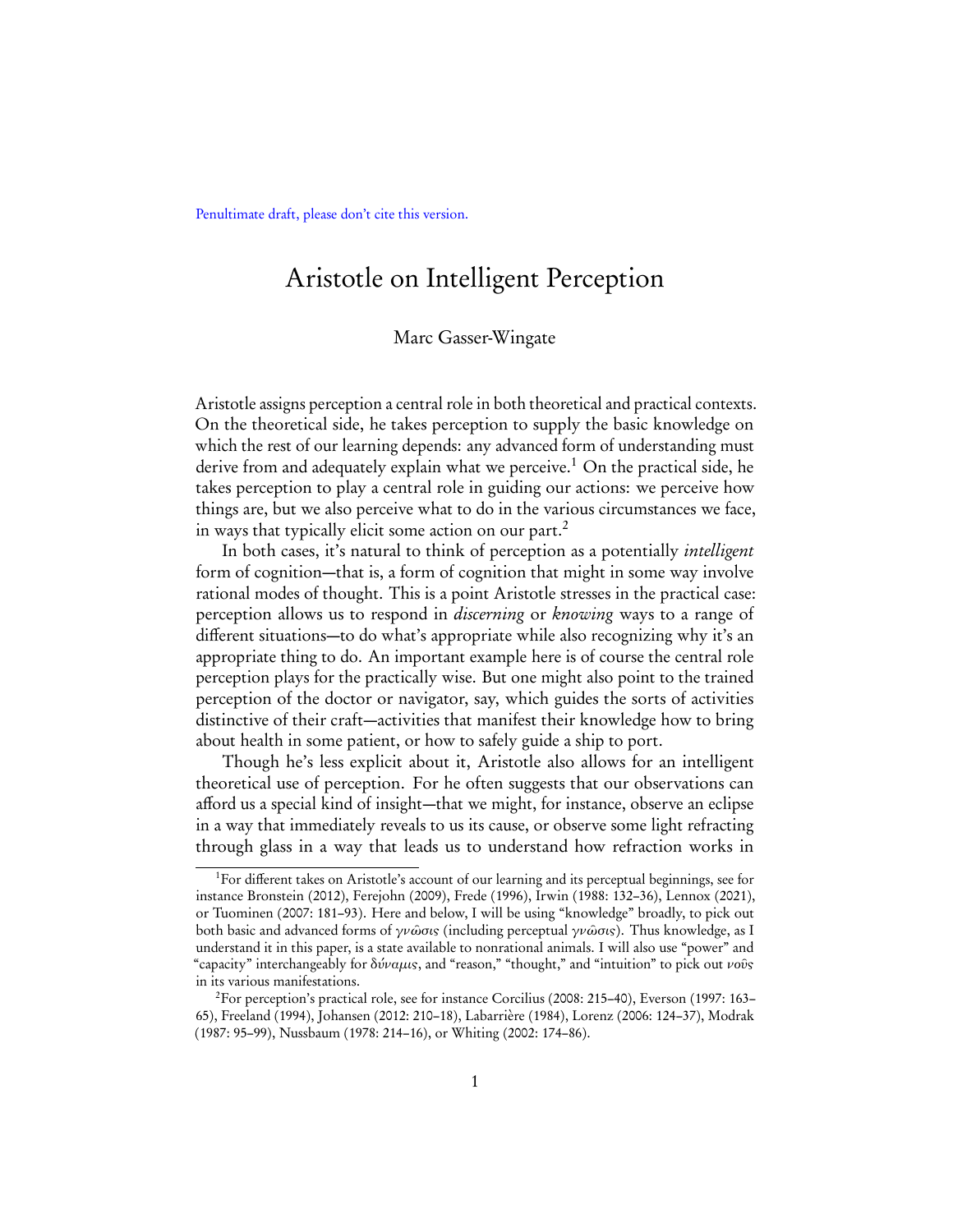general (more on these examples below). In such cases perception gives rise not to our acting intelligently, but rather to our understanding something we didn't previously understand: we observe something and, in doing so, recognize the significance of our observation to some topic of inquiry. Indeed, our very capacity to *observe* things might already seem to depend on our rationality, whatever insight it occasions besides—if our observing things is taken to require that we recognize them as relevant to our learning, and not just our survival and reproduction, or broader practical interests.

Perception, then, can be put to use in ways that involve an integration of our perceptual and rational powers, in both practical and theoretical contexts. But it's not clear exactly what this integration amounts to, or how widespread we should take it to be. Commentators sometimes claim that Aristotle takes the perceptual part of our soul to be transformed by our rationality—that he takes human perception to be fundamentally different from the perception of other animals, because its operation reflects (or should reflect, when things go well) certain features of our rational nature.<sup>[3](#page-1-0)</sup> But this leaves open a range of views about how our perceptual and rational powers interact, and how we should understand the thought that our rational nature might "manifest itself" or be "reflected" in our perceptions. It also leaves it open how pervasive this interaction would be—whether our perceptions *always* reflect our rational nature, or whether this is a feature of only some of our perceptions, or of our perceptions only once they reach some developed form.

In what follows, I'll be examining various ways of refining the transformative interpretation sketched above. I'll argue we should reject stronger formulations of the view, on which the very definition of human perception would make reference to our rational powers, or on which human perception would necessarily implicate these powers in its operation: I think such formulations are inconsistent with Aristotle's psychological taxonomy, and contradict some of his central claims about perception's contributions to our learning. I'll also argue we should reject or at least qualify—formulations of the view on which the *value* of our perceptual powers would be understood solely in terms of the rational modes of thought they might promote: though the highest form of perception does implicate our

<span id="page-1-0"></span> $3$ Aquinas puts the point well: "just as an animal, as such, is neither rational nor nonrational—a human is rational and a brute nonrational—so too is the perceptual soul, as such, neither rational nor nonrational: it is rational in a human but nonrational in a brute" (Quaestiones Disputatae de Anima 11, ad 19). More recent commentators have also defended views along these lines—see for instance [Joachim](#page-29-5) [\(1951:](#page-29-5) 39–40; 50), [Kahn](#page-29-6) ([1992:](#page-29-6) 368–71), [Keil and Kreft](#page-29-7) ([2019:](#page-29-7) 8–16), [McDowell](#page-30-2) [\(1988:](#page-30-2) 92–94), [McDowell](#page-30-3) [\(1998:](#page-30-3) 113), [Nagel](#page-30-4) [\(1980\)](#page-30-4), [Rabbås](#page-30-5) [\(2015:](#page-30-5) 101), [Shields](#page-30-6) [\(2016:](#page-30-6) 198), and [Whiting](#page-31-1) ([2002:](#page-31-1) 198). The views endorsed by these commentators differ in a number of ways, which I aim to articulate in more detail below. For a contemporary expression of this transformative view, see [McDowell](#page-30-7) [\(1994:](#page-30-7) 64), and [Boyle](#page-28-6) [\(2012:](#page-28-6) 409–16) and [Boyle](#page-28-7) ([2016\)](#page-28-7).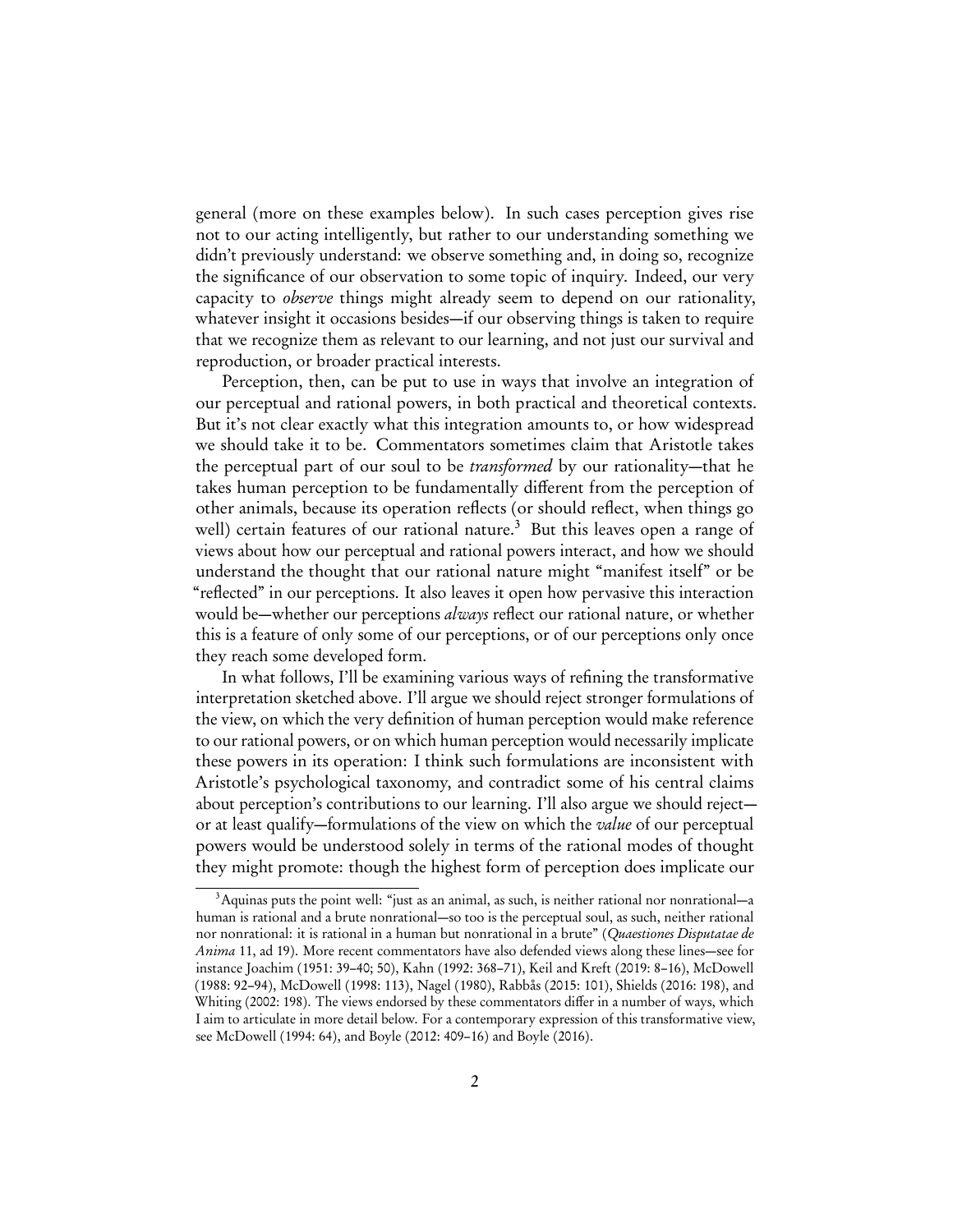rational powers, perception is valuable even without their assistance.

I'll then propose an alternative take on the ways in which our rationality manifests itself when we perceive intelligently. On the view I defend, our rational powers influence perception in two ways. First, they allow for a form of perception that is contemplative—that is, a form of perception that aims to work out how and what things are, and not just how things are to be responded to. Second, they afford us practical and theoretical forms of understanding that inform what we recognize perceptually, and thereby yield forms of action and insight unassisted perception cannot. As I see it, however, Aristotle does not take perception to be necessarily affected by our rational powers in these ways, nor does he think perception cannot operate (or cannot operate well) without their assistance: we humans can develop relatively sophisticated forms of knowledge by perceptual means alone, and rely on this knowledge just as nonrational animals do. Thus the thought that as rational animals we can *also* develop a kind of perceptual intelligence does not conflict with the critical role Aristotle assigns nonrational uses of perception in his account of our learning, or his broader emphasis on the continuity between animal and human forms of cognition. Or so I will argue below, after examining in more detail the various forms of perceptual cognition described in Aristotle's works.

## 1 Nonrational Perception

Aristotle has a generous conception of the cognitive achievements of nonrational animals. Consider for instance his description of dolphins and cranes:<sup>[4](#page-2-0)</sup>

<span id="page-2-1"></span> $[1]$  It  $[=$  the dolphin seems to be the fastest of all animals, whether marine or terrestrial, and it can leap higher than the masts of large ships. This typically happens when dolphins pursue fish they want as food: if some fish tries to escape, their hunger makes them follow it down deep, but when the way back up gets long they hold in their breath, as though calculating ( $\dot{\alpha}$ ναλογισάμενοι), and then twist themselves around and shoot up like an arrow, wishing (βουλόμενοι) with all their speed to cover the long way up to catch a breath, and in doing so will leap up high over the masts of any nearby ship. Divers do the same when they plunge in deep waters: they turn around and rise up in accordance with their remaining strength. (HA IX.48 631a20-b1)

<span id="page-2-2"></span>[2] Cranes seem to display many forms of intelligence ( $\phi \rho \acute{o} \nu \mu a$ ). They fly far away and high up to get a broader vantage point, but if they see clouds and storms they fly back down and stay still. They also have a leader, and additional criers among those on the farther edges of the flock, so that the

<span id="page-2-0"></span><sup>4</sup>Unless otherwise noted, translations in the following are my own.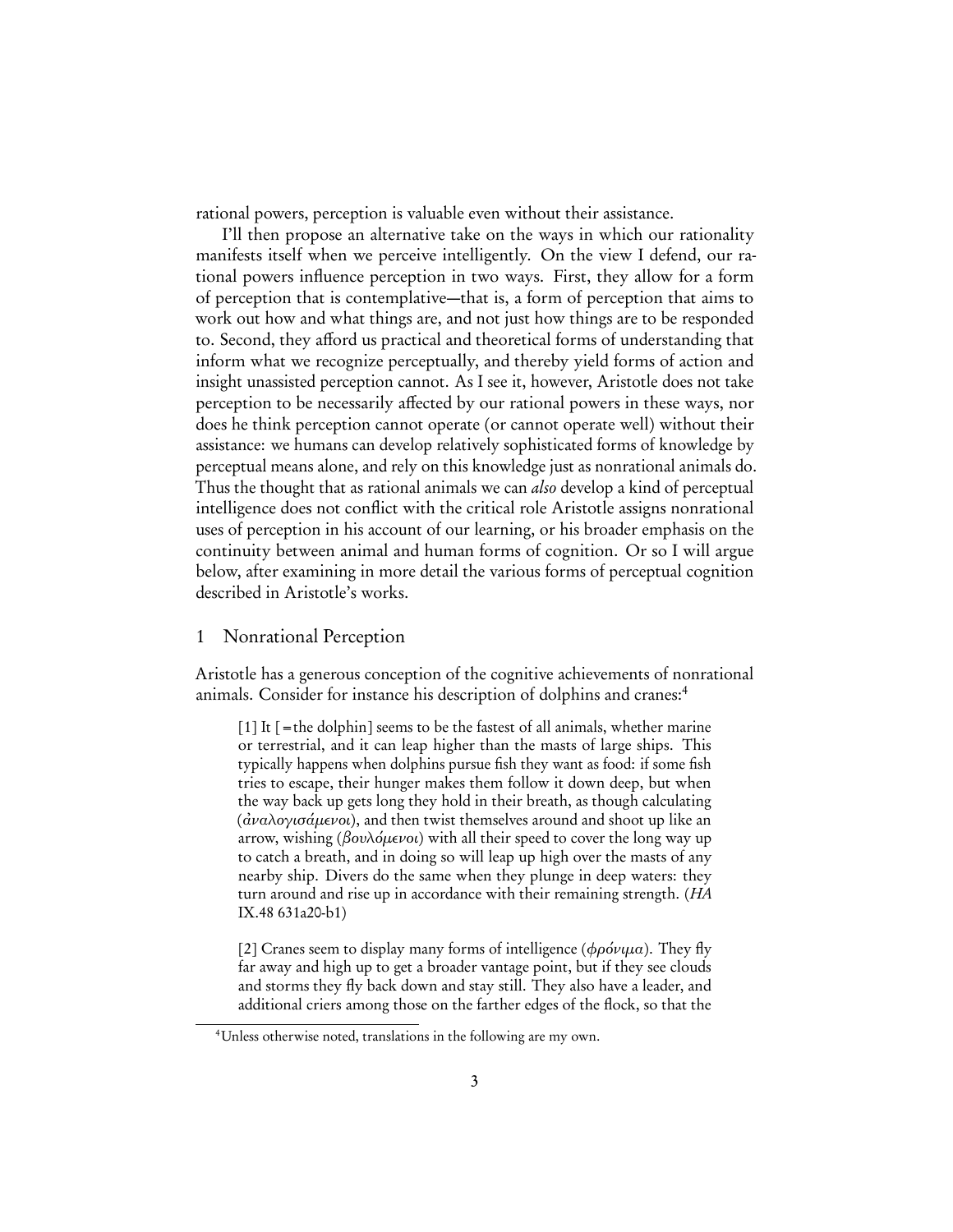leader's voice be heard. When they settle down they go to sleep with their heads under their wing, standing on one leg, alternating, while the leader stays on the lookout, head uncovered, and signals with a cry when he sees something. (HA IX.10 614b18-26)

Descriptions of this sort are widespread in Aristotle's zoological works, and often couched in terms that would usually pick out reason-involving cognitive states.<sup>[5](#page-3-0)</sup> It's understandable that he would describe intelligent animals in these terms, since their behavior tracks what they would do if they could deliberate: dolphins dive as though they had calculated how much breath it would take to swim back to the surface, and cranes communicate with their flock as though they had worked out the most efficient way to respond to changing meteorological conditions and guard themselves against predators.

Still, Aristotle is clear that these behaviors do not depend on any actual rational thought or calculation, however complex they may be. For animals, as he explains, count as intelligent only by analogy:<sup>[6](#page-3-1)</sup>

<span id="page-3-3"></span>[3] Even in other  $[=$  nonhuman] animals, there are in most cases traces of these psychological traits, whose differences are clearest in humans: gentleness and fierceness, mildness and irritability, courage and meekness, fear and confidence, spiritedness, mischief, and likenesses of intellectual comprehension. These traits are present in many animals, just as we said about their [physical] parts.

For some of these traits the difference relative to humans is a matter of degree [...]. But for others the difference is a matter of analogy. For as in humans there is craft, wisdom, and comprehension, so too in some animals there is some other natural capacity of that sort. (HA VIII.1 588a18-31)

Aristotle is drawing a distinction here between character traits and states that would involve our rational powers. Nonhuman animals do possess character traits—traits like courage, meekness, or confidence, which we also find, to some degree or another, in humans.<sup>[7](#page-3-2)</sup> But they do not possess any rational states: they

<span id="page-3-0"></span><sup>5</sup> See for instance HA IX.5 611a15-b23, IX.6 612a1-8, IX.6 612a12-15, IX.7 612b18-27, IX.39 623a7-24, and PA II.2 648a6-12 and II.4 650b18-21.

<span id="page-3-1"></span><sup>6</sup> In reading [\[3\]](#page-3-3) this way, I am siding with [Henry](#page-29-8) [\(2018:](#page-29-8) 15–16), [Leunissen](#page-29-9) [\(2017:](#page-29-9) 11–13), and [Sorabji](#page-30-8) [\(1993:](#page-30-8) 14–15), contra [Labarrière](#page-29-3) [\(1984:](#page-29-3) 411–12) and [Lennox](#page-29-10) [\(2015:](#page-29-10) 207–11).

<span id="page-3-2"></span><sup>&</sup>lt;sup>7</sup>Animals do not have these traits in their fully developed form, as we might find them in virtuous humans: their full development requires practical wisdom, which animals do not possess (cf. EN VI.2 1139a19-20 and VI.13 1144b4-30). Still, the character traits exhibited by animals and humans who are not yet practically wise, but exhibit what Aristotle calls "natural" virtue, are the same (EN VI.13 1144b8-9). This is just what Aristotle goes on to explain after [\[3\]](#page-3-3), where he assimilates the souls of wild animals with those of young children with the "traces and seeds" of virtue (HA VIII.1 588a31-b3).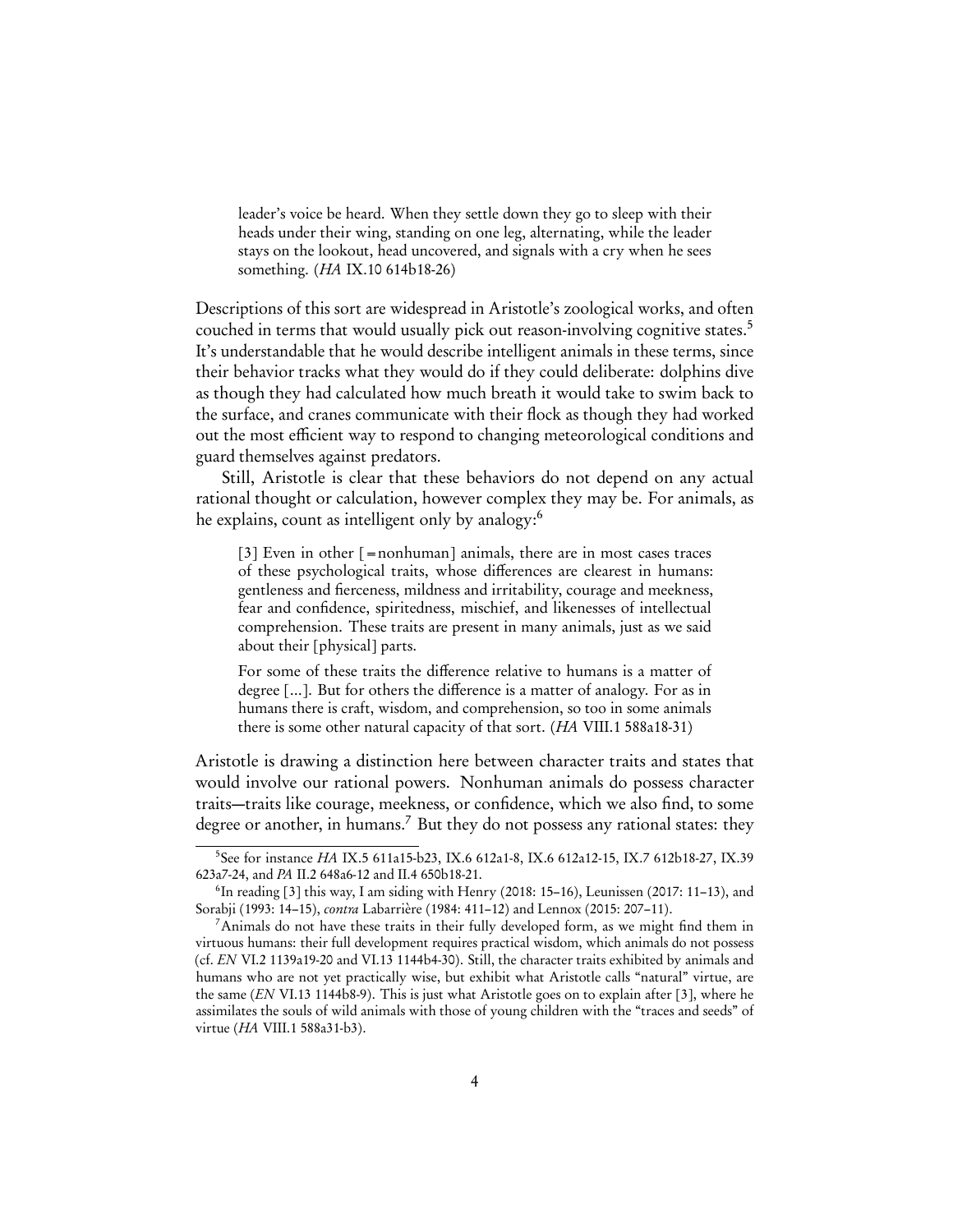may have "some other natural capacity" that is *analogous* to craft or wisdom, and display certain "likenesses of intellectual comprehension," but they do not possess craft, wisdom, or intellectual comprehension themselves, as we would find them in humans, nor any approximate form thereof. This is what we would expect, since Aristotle categorically denies animals any capacity that would require the use of rational thought—understanding, craft, calculation, and practical reasoning, but also speech, opinion, and certain deliberate uses of *phantasia*.<sup>[8](#page-4-0)</sup>

Now, Aristotle doesn't make it clear in [\[3\]](#page-3-3) what sort of "natural capacity" would serve as a nonrational analogue of states like craft or wisdom. But it's plausible to think that he takes perceptual modes of cognition to account for its development. For on his view the cognitive lives of animals are characterized by perception, and, in all but some rare cases, the retention and association of various perceptions enabled by perceptual *phantasia*.<sup>[9](#page-4-1)</sup> We would therefore expect perception (broadly understood) to be the mode of cognition that gives rise to the sophisticated behaviors described in [\[1\]](#page-2-1) and [\[2\]](#page-2-2)—an expectation that seems confirmed by two claims Aristotle emphasizes in his psychological works.

The first claim is that perception is an affectively loaded form of cognition: animals experience pleasure and pain when they perceive things, and do so in ways that normally allow them to pursue what's good for them, and avoid what's bad, and thereby promote their survival and reproduction.<sup>[10](#page-4-2)</sup> As Aristotle explains,

<span id="page-4-3"></span>[4] all animals have at least one sort of perception, [i.e. perception by] touch. And that which has perception also has pleasure and pain, and both the pleasant and the painful. And where there are these, there is also appetite. For appetite is a desire for what is pleasant.  $(An II.3 414b3.6)$ 

Thus perception, by being pleasant or painful, presents things in a way that makes them available to us as objects of appetite, and thereby moves us to pursue or avoid them. Indeed Aristotle explicitly presents perception (or perception

<span id="page-4-0"></span><sup>&</sup>lt;sup>8</sup>For understanding, craft, calculation, and practical forms of reasoning, see for instance Met A1 980a28-b28, APo II.19 99b36-100a3, PA I.1 641b4-8, and EN I.7 1098a1ff and VI.2 1139a19-20. For speech and opinion, see Pol I.2 1253a9-18 and An III.3 428a18ff, respectively. For uses of phantasia dependent on rationality, see An III.10 433a9-14 and III.11 434a5-11, and Mem 453a4-13. A form of rational control over our characters and nonrational desires is also something Aristotle presents as distinctively human—cf. EN I.13 1102b13-03a3, and Pol I.5 1254b4-9 and VII.13 1332b3-6.

<span id="page-4-1"></span><sup>9</sup>The exceptions are probably sponges and other sessile bottom-dwellers—animals that perceive but do not retain what they perceive (cf. PA IV.5 681b3, HA IV.6 531b5-8, and HA V.16 548a21ff). I stay neutral here on exactly how we should understand the auxiliary role played by phantasia: what matters is only that perceptual *phantasia* is available to nearly all animals.

<span id="page-4-2"></span><sup>&</sup>lt;sup>10</sup> Alongside [\[4\]](#page-4-3), see Sens 436b18-37a3 (=[\[14\]](#page-14-0)) and also An III.7 431a8-14, where the connection between what's pleasant and what's good is made explicit. For different takes on the relationship between perception, pleasure, and animal locomotion, see [Achtenberg](#page-28-8) [\(2002:](#page-28-8) 161–63), [Corcilius](#page-28-9) [\(2011:](#page-28-9) 124–32), or [Moss](#page-30-9) [\(2012:](#page-30-9) 31ff).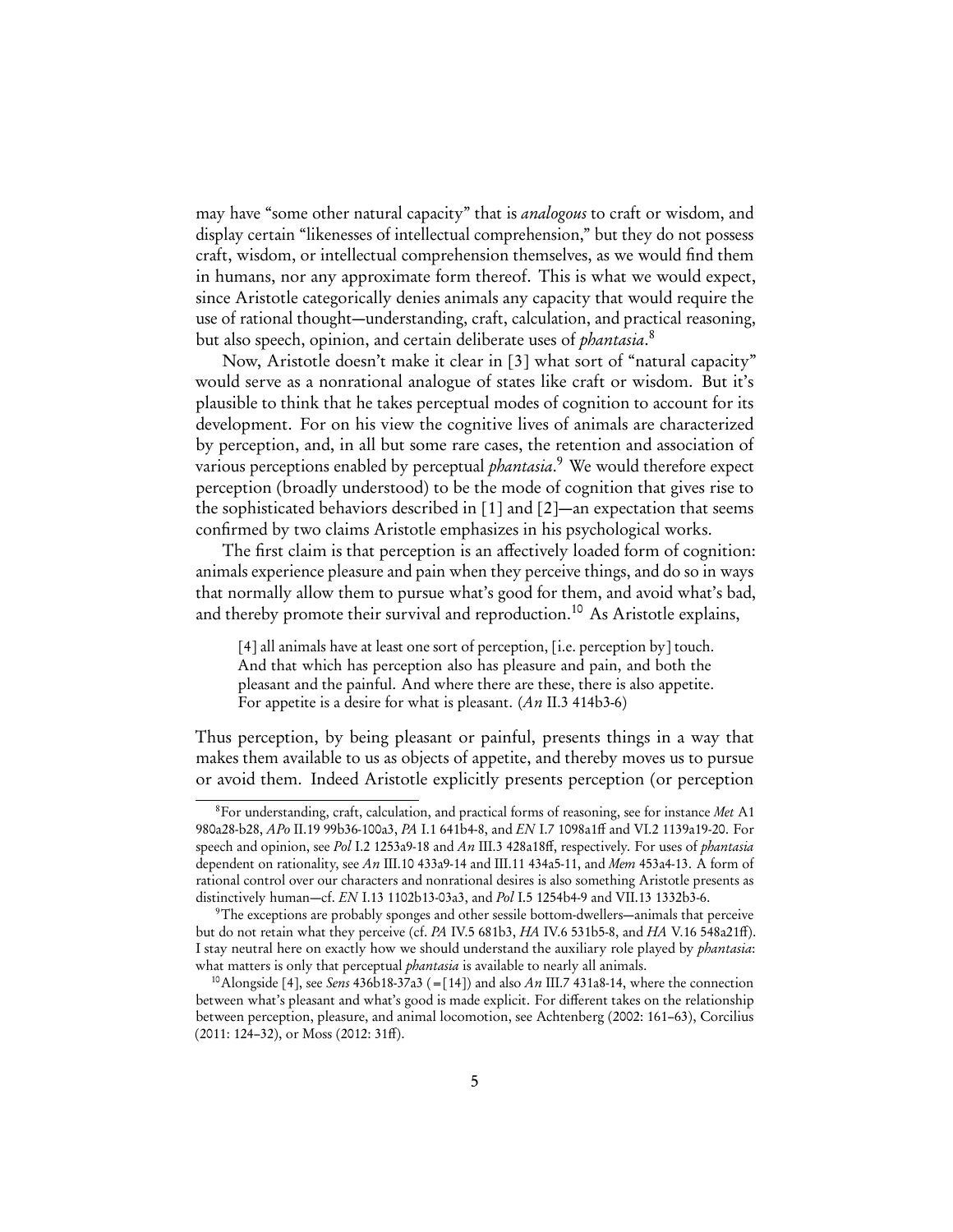together with phantasia) as playing a role analogous to that of thought in initiating such responses: where thought allows us to represent certain things as good, and thereby activates our rational wishes for them, perception allows us to experience certain things as pleasant, and thereby activates our nonrational appetites for them (MA 700b12-22; 701a32-33). In both cases, the relevant sort of cognition initiates a series of psychophysical changes that begin with heating and chilling around the heart, and eventually result in the movement of limbs that constitutes full-on locomotion (MA 701b33-02a19). This mechanism, together with perception's affective dimension, is meant to explain how animals pursue and avoid certain things—generally, things that are respectively good and bad for them.

The second claim is that perception is typically informed by the retention and association of past perceptions. As an illustrative example, consider Aristotle's description of the hunting behavior displayed by lions and dogs:  $11$ 

<span id="page-5-2"></span>[5] [Animals do not enjoy scents or sounds in and of themselves.] For dogs do not delight in the scent of hares, but in the eating of them, but the scent told them the hares were there; nor does the lion delight in the lowing of the ox, but in eating it, but he perceived by the lowing that it was near, and therefore appears to delight in the lowing; and similarly he does not delight because he sees 'a stag or a wild goat,' but because he is going to make a meal of it. (EN III.10 1118a18-23)

So dogs and lions pursue their prey because they perceive a scent or sound they associate with it. The smelling and hearing, in these cases, are not pleasant in themselves. What's pleasant is the prospect of making a meal out of the prey in question—a prospect the predators associate with some occurrent scent or sound. Thus a lion might perceive an ox (or one of its distinctive features) in a way that would bring to mind past perceptions of oxen, and the subsequent pleasures felt when feeding on them. If hungry, such a lion might then be moved to hunt the ox down in virtue of these prospective pleasures—the pleasures she expects on the basis of her memories of past ox hunts.[12](#page-5-1)

Perception thus allows for forms of animal behavior that are informed by past experience: nonrational animals endowed with *phantasia* retain their perceptions as memories, and associate these memories with each other and with their occurrent perceptions, in ways that allow them to expect something, and to expect it in a way that would move them to pursue or avoid it. These broadly perceptual

<span id="page-5-1"></span><span id="page-5-0"></span> $11$ <sup>11</sup>The translation here is adapted from [Ross](#page-30-10) [\(2009\)](#page-30-10).

<sup>&</sup>lt;sup>12</sup>On Aristotle's view, animals do not recall and associate their memories in a dispassionate way: when some occurrent perception brings a past one to mind, the affective character of the past perception is replicated as well, as is therefore its motivational power (MA 702a2-7; cf. Rhet I.11 1370a27-35 and Phys VII.3 247a7-14). For a broader defense of this kind of view, see also [Johansen](#page-29-2) [\(2012:](#page-29-2) 212–18), [Lorenz](#page-29-4) ([2006:](#page-29-4) 131–33), and [Moss](#page-30-9) ([2012:](#page-30-9) 57–64).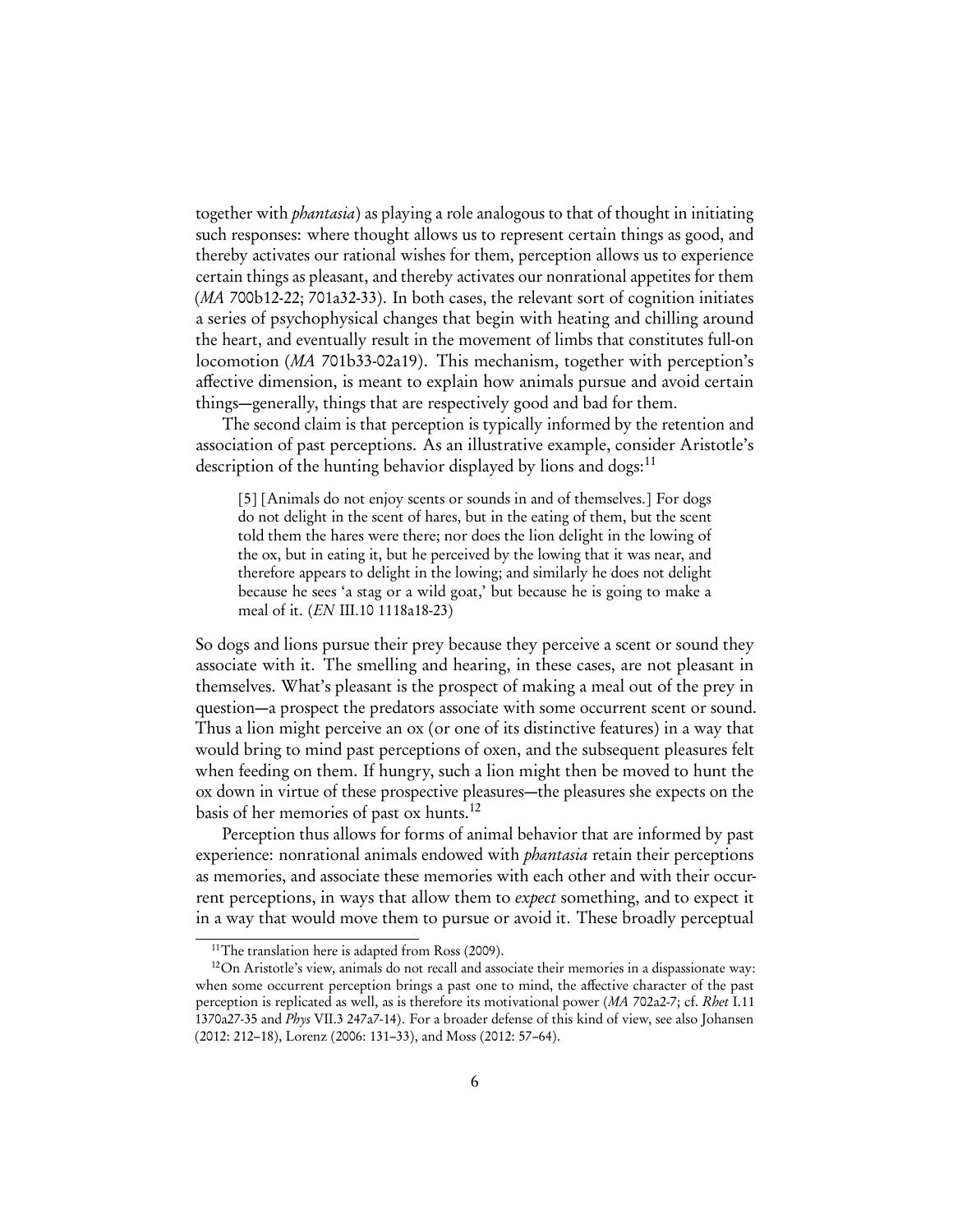resources allow animals to recognize what their situation calls for, and they also allow them, as is implicit in  $[1]$ ,  $[2]$ , and  $[5]$ , to recognize how to *effectively* achieve some end.<sup>[13](#page-6-0)</sup> Thus the lion recognizes the ox as something to pursue, and also appreciates how to best hunt it down—hiding, pouncing at the right moment, stalking it with the rest of its pride, and so on, in ways that are responsive to the particular features of its environment, and could therefore plausibly be taken to serve as analogues of calculation and practical thought. In so doing such a lion perceives things in a way that is informed by its past, and perhaps also what it has learned from other animals of its kind, and which allows it to respond appropriately and effectively to its circumstances—yet without relying on any kind of calculation, deliberation, or other form of rational thought.

This nonrational form of perception will not be my focus in what follows. I discuss it here to bring out the fact that, for Aristotle, perception doesn't need the assistance of rational modes of cognition to yield sophisticated forms of knowledge—forms of knowledge which enable nonrational animals to respond to their environment in the very ways we would expect from deliberative, calculating human subjects. For even in nonrational animals, what perception conveys on some given occasion will be affected by the perceiving animal's retentive and associative powers: perception presents things as objects of pursuit or avoidance, and, with the assistance of *phantasia*, as objects to be pursued or avoided in some specific way—a way that is informed by its past experience, and perhaps also by the collective experience of animals with which it can communicate.<sup>[14](#page-6-1)</sup>

In our next two sections I will examine in more detail how one might contrast this kind of sophisticated nonrational perception with its rational counterpart—as it manifests itself in both practical and theoretical contexts.

#### 2 Rational Perception: Craft and Practical Wisdom

Aristotle thinks that perceptual modes of cognition allow for highly complex responses to our environment. But he also thinks that our rationality allows for forms of action and production which, though they centrally involve our perceptual powers, lie beyond the reach of these powers alone. The contrast he draws between experience ( $\epsilon \mu \pi \epsilon \varphi \iota \alpha$ ) and craft knowledge helps illustrate the distinction between the two:<sup>[15](#page-6-2)</sup>

<span id="page-6-0"></span><sup>&</sup>lt;sup>13</sup>We need not conceive of the such animals as recognizing that their behavior is effective, or why their way of achieving some end is better than some alternative: for Aristotle, that sort of recognition would require some form of rational deliberation. Still, animals can recognize and take the most effective means to their ends without understanding why they are effective.

<span id="page-6-2"></span><span id="page-6-1"></span><sup>&</sup>lt;sup>14</sup>See further Met A1 980b1 and HA IX.1 608a17-21 on hearing animals learning from each other.  $15$ For passages from Met, I've adapted Ross' translation.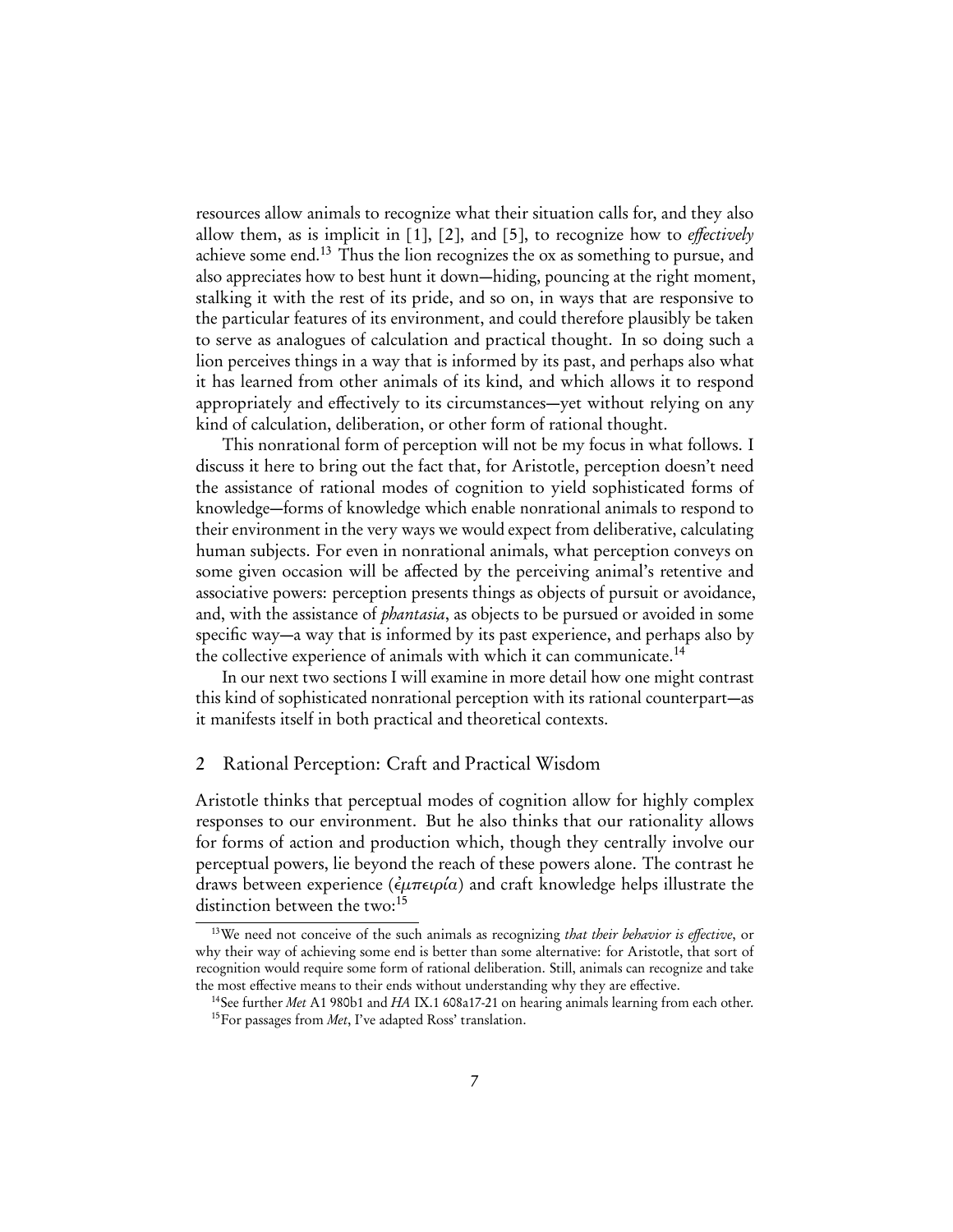<span id="page-7-0"></span>[6] To have a judgment that when Callias was ill of this disease this did him good, and similarly in the case of Socrates and in many particular cases, is a matter of experience; but [to have a judgment] that it has done good to all persons of a certain constitution, marked off in one class, when they were ill of this disease, e.g. to phlegmatic or bilious people when burning with fever, is a matter of craft. (Met A1 981a7-12)

Experience, then, makes possible a range of particular judgments: judgments that this remedy will heal this patient, that remedy that other patient, and so on. Craft, by contrast, deals in universals: a doctor with the craft of medicine knows that phlegmatic patients ill with malaria are cured by bloodletting, that bilious patients ill with gout are cured by hellebore, and so on. Though he doesn't make it clear in this passage, Aristotle thinks of these universals as playing some explanatory role—the point is not just that the craft of medicine allows us to make general claims, but also, and more significantly, that it allows us to understand why patients exhibit the symptoms they do, and why certain remedies are good ways to alleviate these symptoms. As he puts it later on, "we take it that those with craft knowledge are wiser than those with mere experience [...] because the former know the cause, but the latter do not" (Met A1 981a24-28).

The state of experience described in [\[6\]](#page-7-0) is meant to be a broadly perceptual form of knowledge. This is not something Aristotle says directly, but it's implicit in his account of our learning, which begins by separating the contributions of perception and memory from those of reason:

<span id="page-7-2"></span>[7] Given that perception is present in them, some animals retain what they've perceived, and others don't—and those that don't have no knowledge except what they perceive (either none at all, or none concerning the things they don't retain). But some can still hold [what they perceive] in their soul even after perceiving. When many such things are [retained] there's a further difference: in some reason [λόγος] comes about from the retention of such things, while in others it doesn't. (APo II.19 99b36-100a3)

Thus all animals perceive, only some remember what they perceive, and only some of those (i.e. humans only) come to reason based on what they perceive and remember. Aristotle goes on to explain that experience is a state between perception and advanced causal knowledge, which arises out of "repeated memories of the same thing" (100a3-9).[16](#page-7-1) And in a parallel passage right before [\[6\]](#page-7-0), he tells us that animals endowed with memory can develop at least "a small part of

<span id="page-7-1"></span><sup>&</sup>lt;sup>16</sup>In fact he claims, more strongly, that "many memories constitute a single experience" (100a5-6). That may seem like an overstatement: experience also depends on our ability to *associate* what we retain with some occurrent perception. But it's possible Aristotle takes memory to already involve this kind of associative work, since he takes it to allow for both retention and the recognition of what we perceive as a likeness of something we've retained (Mem 449b22-23, 451a14-16).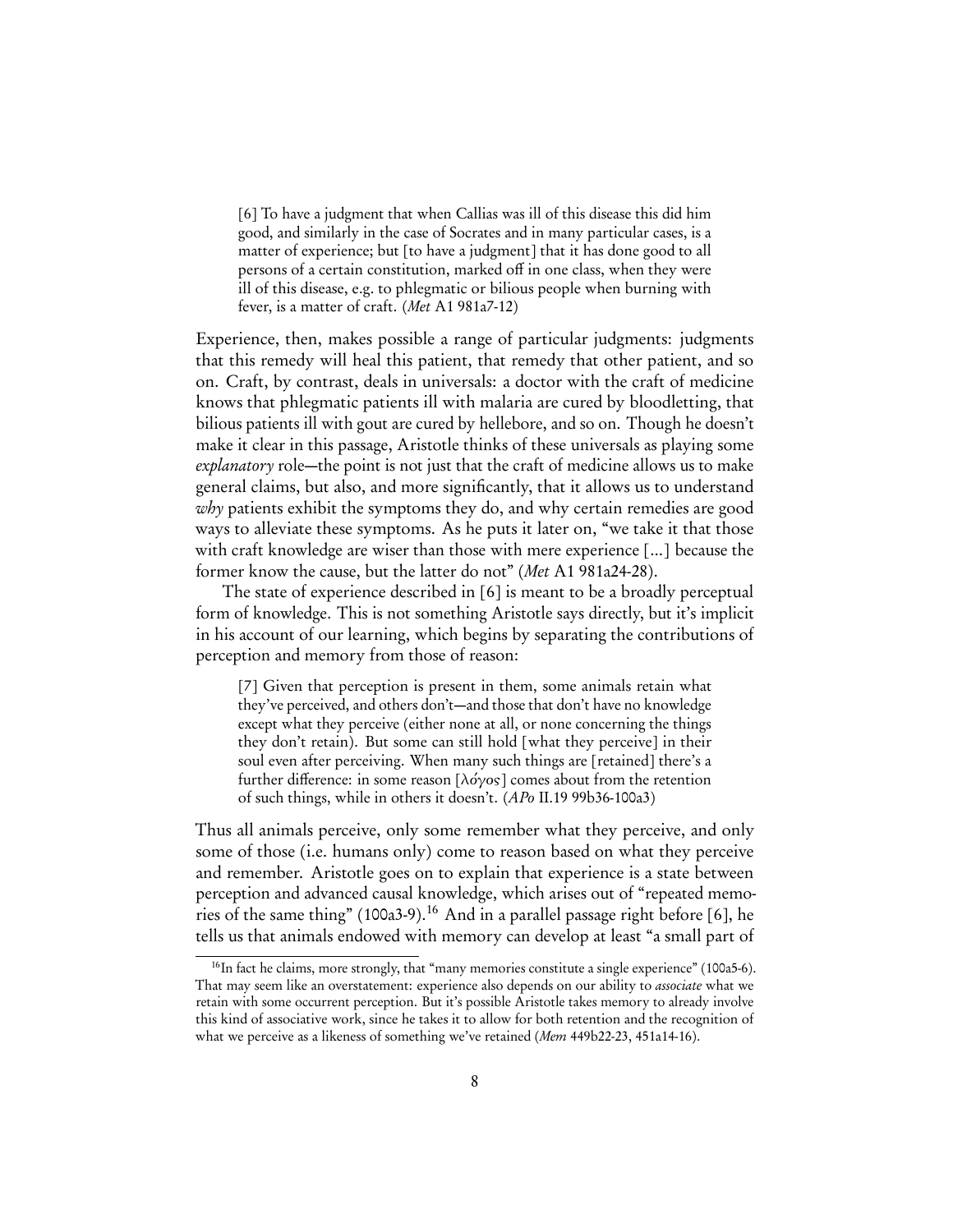experience," while reasoning and craft are proper to humans (Met A1 980b26-28). The development of experience, then, seems to be possible even for nonrational animals.

Now, Aristotle does say that nonrational animals have only a "small part" of experience. Thus he need not be taken to think that they form experience in exactly the same way humans do. He might hold that their mnemonic and associative powers are less developed than our own, for instance, or that some of their senses are limited in some way, or generally oriented towards their survival and reproduction, rather than the development of more advanced forms of knowledge.[17](#page-8-0) Such limitations, however, should not be taken as a sign that the development of experience in humans depends on the use of our rational powers. For what Aristotle takes to be a distinctively rational achievement, and what he explicitly contrasts with experience in Met A1, is *causal* knowledge—knowledge of universals rather than particulars, which would require our grasping some explanation why things are the way we know them to be.<sup>[18](#page-8-1)</sup> As he puts the point a bit later:

<span id="page-8-2"></span>[8] We do not regard any of the senses as wisdom; yet surely these give the most authoritative knowledge of particulars. But they do not tell us the "why" of anything—e.g. why fire is hot; they only say that it is hot. (Met A1 981b10-13)

So humans and nonrational animals alike will know that fire is hot from perception alone. By associating and storing perceptions, they can both develop coherent responses to a range of different situations they might face—whether this means avoiding fire or curing malarials. What only we humans can do is understand the causes that underlie such responses, and thereby appreciate why Callias should be leeched, in addition to recognizing that he should be leeched, or why fire is hot, in addition to recognizing that it is hot.

Someone with craft knowledge, then, has a kind of causal knowledge e.g. knowledge why one should treat certain types of patients some way. But the knowledge in question is not theoretical: it isn't the kind of knowledge that aims to work out exact truths about symptoms, constitutions, and diseases, say, and the complete explanatory relations between them. Craft knowledge is meant to guide our actions and make us successful at producing some result, and must therefore be a form of causal knowledge that is integrated with our experience and the grasp of particulars it affords us. Here's how Aristotle puts the point:

<span id="page-8-1"></span><span id="page-8-0"></span><sup>&</sup>lt;sup>17</sup>See Met A1 980a20-27, An II.9 421a7ff, and also [\[14\]](#page-14-0) and its treatment below.

<sup>&</sup>lt;sup>18</sup>That the kind of reliable curing described in [\[6\]](#page-7-0) should not be taken as a marker of rationality is further confirmed by the fact that Aristotle thinks some nonhuman animals know how to cure themselves of illness (HA IX.6 612a1-8).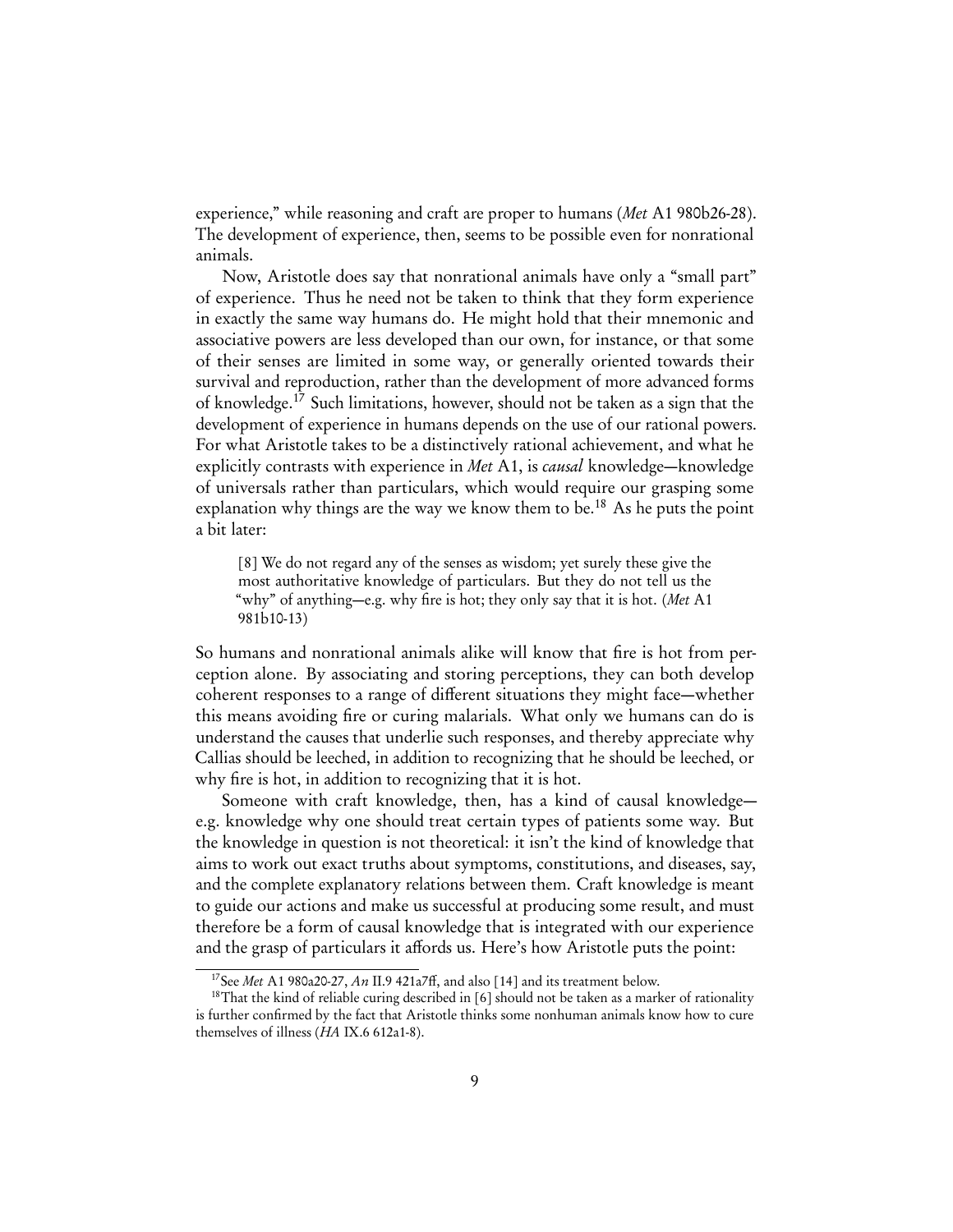<span id="page-9-2"></span>[9] Concerning action, craft does not seem to differ in any way from experience—in fact we even see those with experience succeed more than those who have an account without experience. The reason is that experience is knowledge of particulars, and craft is knowledge of universals, and actions and productions are all concerned with the particular. For the doctor does not cure "human," except incidentally, but Callias or Socrates or some other we pick out with a name, who happens to be human. (Met A1 981a13-20)

So craft knowledge requires a grasp of universals. But since crafts aim at producing particular things (e.g. health in various particular patients), they must involve more than a grasp of universals—as Aristotle puts it elsewhere, textbooks don't make doctors (EN X.9 1181b2-3). What's needed is both universal knowledge and some training in its application to particular cases—knowledge of symptoms and cures acquired over time, on the basis of repeated encounters with a range of different patients. Only with such experience can we develop the sort of causal knowledge that can be put to use, and that manifests itself in the production of health rather than its theory.

A doctor with craft knowledge will thus perceive that Callias is ill with malaria, and recognize this as calling for some leeching in a way that reflects her understanding why, in general, this kind of fever in a patient such as Callias is caused by malaria, and therefore cured by leeching. Someone with pure experience, by contrast, perceives that Callias needs leeching, but doesn't know why—while someone with pure causal knowledge might know that malaria causes fever in phlegmatics, and know how to cure it, and why the cure works, but fail to recognize Callias as a patient of the relevant type, or maybe fail to recognize him as a patient in the first place, and so fail to cure him.<sup>[19](#page-9-0)</sup> Intelligent perception, when put to practical use, is the kind of perception of Callias someone with craft knowledge displays—a perception of Callias as someone to be leeched, which also conveys to the perceiver that Callias is a certain kind of patient, ill with a certain kind of disease, so that the intelligent perceiver's leeching is not just an appropriate response to Callias' symptoms, but a knowing, deliberate one—a response which rests on a global appreciation of diseases, their symptoms, and the relative merits of various remedies.[20](#page-9-1)

<span id="page-9-0"></span><sup>&</sup>lt;sup>19</sup>It follows that craft knowledge is not just a matter of having both pure experience and pure causal knowledge: we need experience to respond appropriately to Callias, but the experience must be integrated with some understanding of diseases for us to respond to Callias as a malarial patient, that is, in a way that would be a manifestation of our knowledge of malaria and its effects.

<span id="page-9-1"></span><sup>&</sup>lt;sup>20</sup>We get an articulation of the sort of deliberation such a response might reflect at *Met*  $Z7$ 1032b6-9: "health is this, so if [the patient] is to be healthy, this must be present first—balance, say—and if that [must be present] then heat [must be]. And the doctor goes on thinking this way until he reaches a last step [=produce heat by rubbing, 1032b26] he can himself produce." To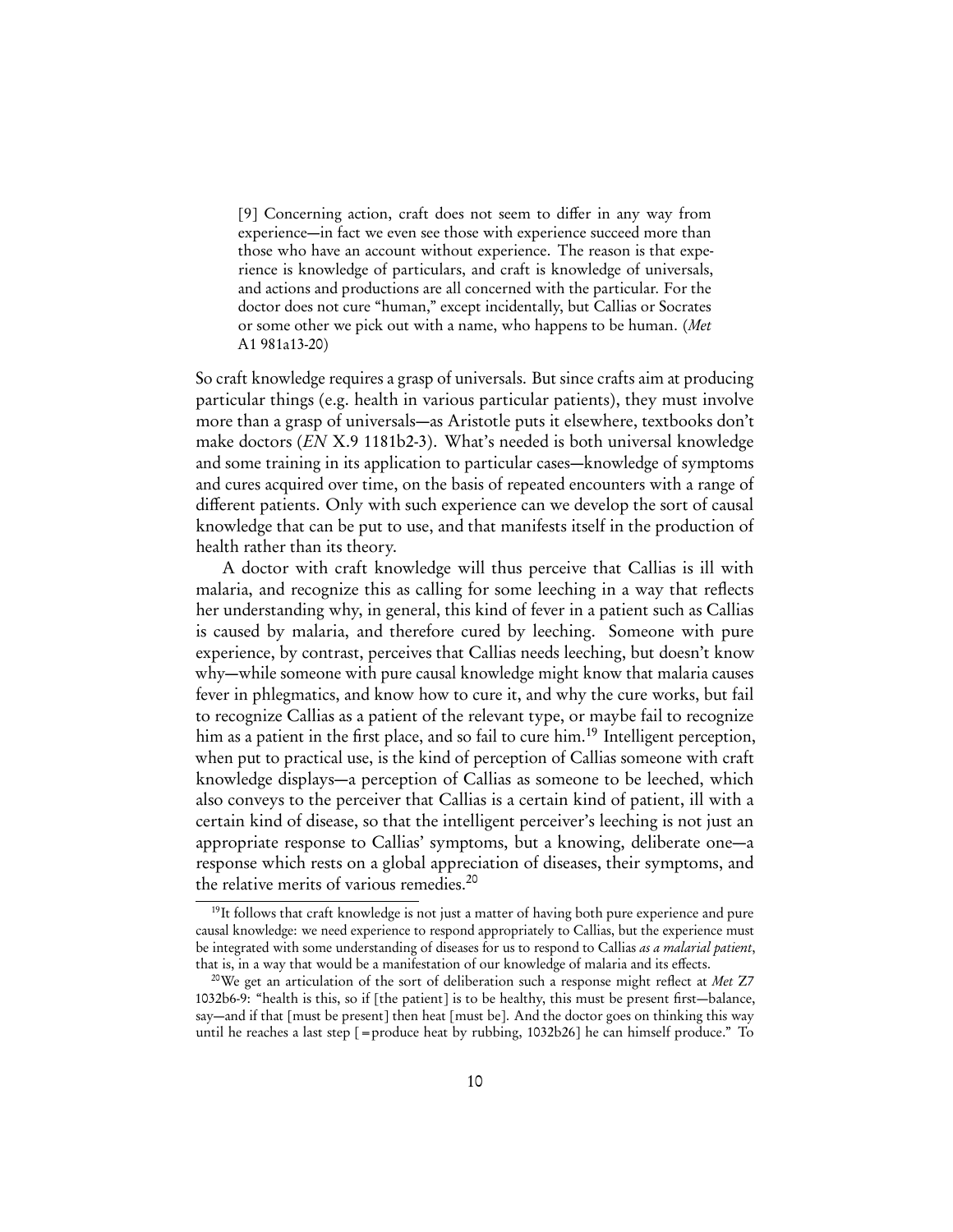A similar sort of intelligent perception guides the actions of the virtuous, whose wisdom Aristotle frequently compares to craft knowledge.<sup>[21](#page-10-0)</sup> When distinguishing practical wisdom from scientific understanding, Aristotle makes a point similar to the one adduced in [\[9\]](#page-9-2):

<span id="page-10-1"></span>[10] Practical wisdom is not concerned with universals only. Knowledge of particulars is needed, too—for practical wisdom is practical, and action is concerned with particulars. This is why some who do not know, and especially those with experience, are more practical than others who know. For if someone knew that light meats are digestible and healthy, but did not know which sorts of meat are light, they would not produce health—while the person who knows that chicken is healthy is more likely to produce health. (EN VI.7 1141b14-21)

Just as a doctor treats particular humans rather than the universal "human," so too will practical wisdom require us to recognize various particular meats as healthy, and not just appreciate why light meats are universally healthy. This kind of recognition, Aristotle thinks, depends on our experience with the meats in question: learning that light meats are healthy is no use unless we also know that chicken (e.g.) is a light meat, and so healthy. Indeed, he adds that we'd be better off merely knowing that chicken is healthy, without understanding that it's healthy because it's a light meat—just as doctors with mere experience are said in [\[9\]](#page-9-2) to be better off, practically speaking, than those with causal knowledge only.

For this reason Aristotle contrasts practical wisdom with fields like pure geometry. Kids can be good at geometry, but they cannot be practically wise, since they don't have enough experience to qualify as such (*EN* VI.8 1142a11-20). Conversely, older people have the benefit of age—even those who fall short of practical wisdom might "see things right, because experience has given them an eye" (EN VI.11 1143b11-14). Recall that Aristotle thinks experience and habituation allow for the development of sophisticated forms of behavior, and that he takes nonrational animals to display, to some degree or another, the same proto-virtuous traits we might find in young children (cf. [\[3\]](#page-3-3) and HA VIII.1 588a31-b3). Now, these proto-virtuous traits only constitute actual virtues in the presence of practical wisdom, the development of which is exclusive to humans

perceive intelligently in this case is to see the patient as needing to be heated by rubbing, and to do so in a way that reflects the kind of understanding of health, balance, and heat evidenced by this sort of thinking. See MA 701a17-25 for an example along similar lines.

<span id="page-10-0"></span><sup>&</sup>lt;sup>21</sup>In addition to the parallels pointed out below, see for instance EN II.2 1104a1-10 and II.3 1112a30-b11. Craft knowledge does differ from practical wisdom in that the former aims at the production of something, while the latter results only in acting—which, in Aristotle's technical sense, is not directed at an end external to the acting itself, like the health of a patient (cf. EN VI.4 1140a5-6, VI.5 1140b6-7). This difference won't affect what I have to say here.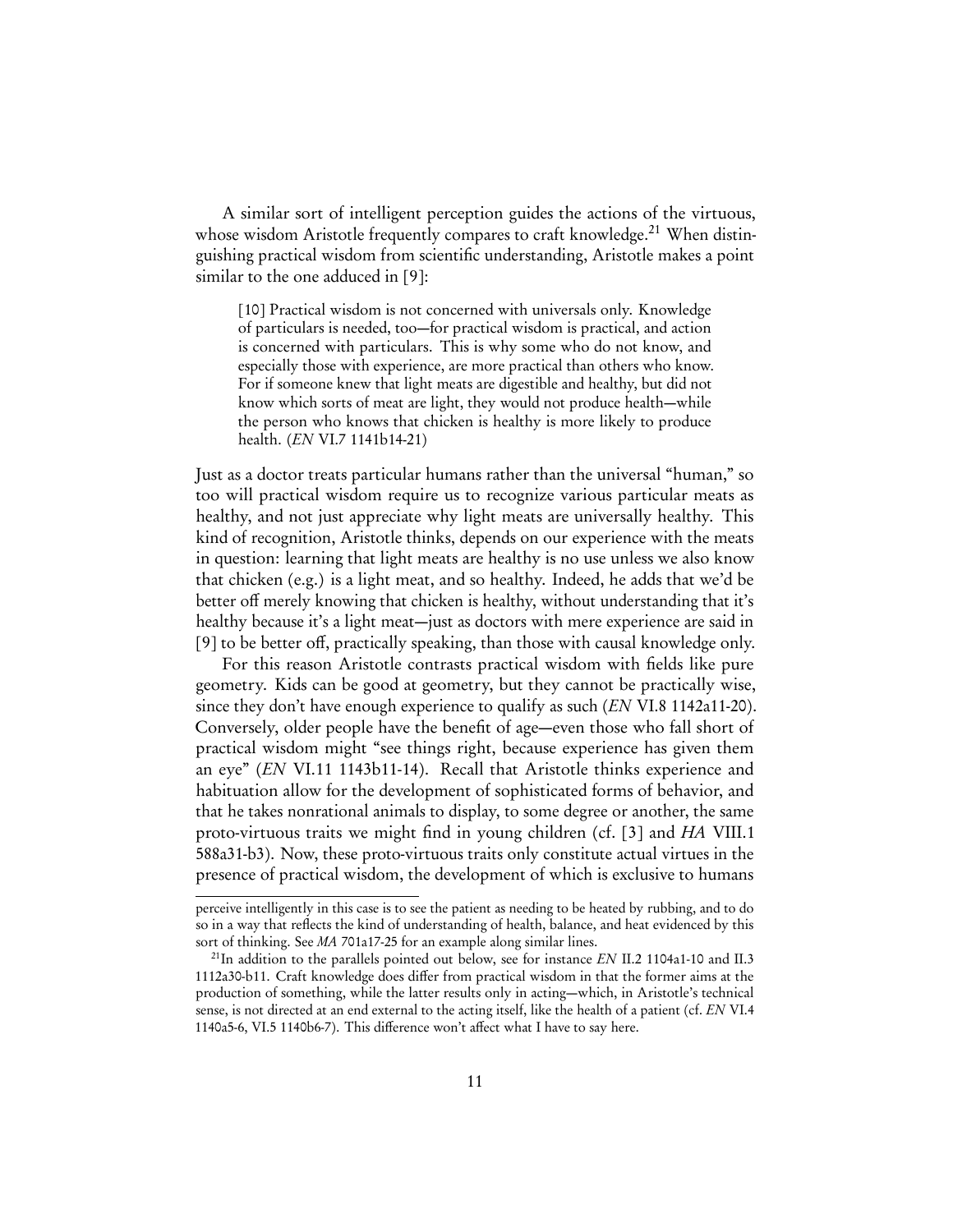(EN VI.13 1144b4-30). But the early stages of their development into virtues is largely a nonrational matter: one must have an upbringing that rewards the right responses to some situation, and punishes the wrong ones, and live under laws to compel us to keep doing so later in life (EN II.1 1103b23-25, II.3 1104b8-13, and X.9 1179b23-80a14).<sup>[22](#page-11-0)</sup> Thus, just as craft knowledge is a form of causal knowledge integrated with our accumulated hands-on experience in some domain, so too will the complete realization of virtue require a form of wisdom integrated with our experience and habituated proto-virtuous traits.

Perception also plays a parallel role: craft knowledge centrally involves our perceiving how to bring about some result, and likewise practical wisdom centrally involves our perceiving what to do—that is, our recognizing perceptually what in our circumstances would be a way to realize some virtuous end.<sup>[23](#page-11-1)</sup> And when the practically wise perceive a way to realize some end, they do so in light of some broader conception of the role various goods might play as means and ends in their virtuous pursuits. Thus their actions, like those of a doctor with craft knowledge, are the result of a deliberate, knowing decision—a decision that is not just correct, but which reflects some appreciation why they should act as they decide. The virtuous therefore perceive intelligently in much the same way a craftsperson perceives intelligently: they perceive what to do in a manner that is sensitive to the broader structure and value of their pursuits.

Below I will consider in a bit more detail how we should understand the claim that virtuous perception would implicate rational modes of knowledge and thought, and allow for forms of action unavailable to those with mere experience. But for now I want to turn to a different form of intelligent perception—where the intelligence at play is theoretical rather than practical.

#### 3 Rational Perception: Observation and Theoretical Insight

Aristotle often reminds us that we perceive particulars rather than universals. It's for this reason, he tells us in [\[8\]](#page-8-2), that perception alone does not provide for the sort of wisdom distinctive of a craftsperson. And though the focus in [\[8\]](#page-8-2) is on

<span id="page-11-0"></span> $22$ Aristotle says the formation of virtuous habits acts "like the soil that nourishes seed" (EN X.9 1179b26), where he presumably has in mind the "traces and seeds" of virtue present in young children and animals (HA VIII.1 588a31-b3). I stay neutral here on what relation these virtuous habits bear to fully developed virtues of character—on which point see for instance [Irwin](#page-29-11) ([1975\)](#page-29-11), [Lorenz](#page-30-11) ([2009\)](#page-30-11), or [Moss](#page-30-12) [\(2011\)](#page-30-12). For a discussion of the role experience and habituation play in the development of a virtuous character, see [Hampson](#page-29-12) [\( forthcoming\)](#page-29-12) and [Jimenez](#page-29-13) [\(2019\)](#page-29-13).

<span id="page-11-1"></span><sup>&</sup>lt;sup>23</sup>See for instance EN VI.8 1142a23-30, VI.12 1144a29-36, and [\[18\]](#page-23-0), below. I will say a bit more about the relationship between practical wisdom and this sort of perception in section [5.](#page-22-0) As I understand EN VI.13 1144b26-30, the integration at play between perception and reason is what makes virtue a state with reason, and not just a state that *accords* with reason.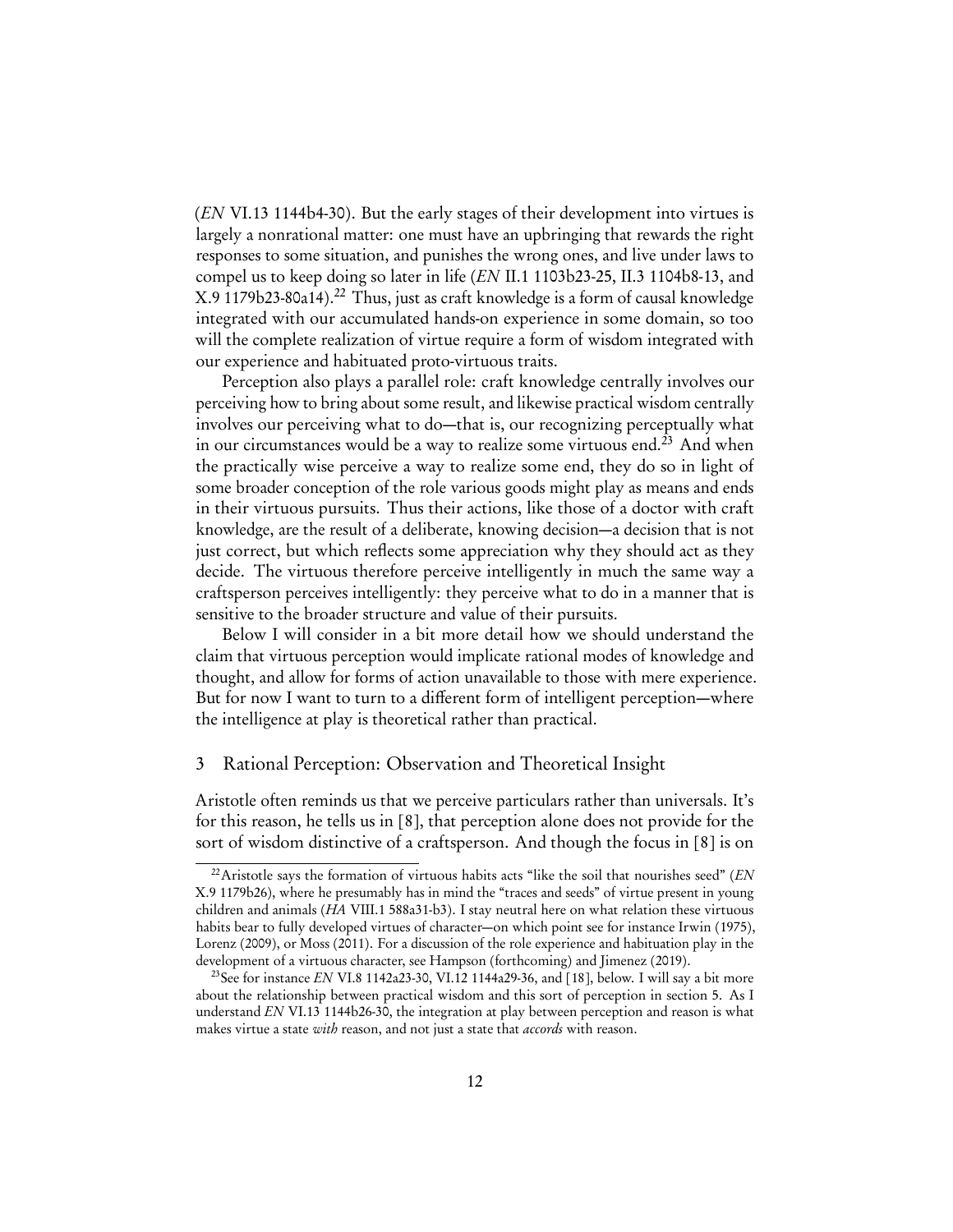craft, Aristotle makes a similar claim in the case of theoretical knowledge: states like scientific understanding require a grasp of universal causes perception alone cannot provide (APo I.31 87b29-30; see also I.18 81a38-b9).

In certain cases, however, perception does *yield* an understanding of universals, even if its objects remain particular. Here's one illustration of this point:<sup>[24](#page-12-0)</sup>

[11] Some features [of problems] are such that if we perceived them, we would not seek; not because we know by seeing, but because we grasp the universal from seeing. For instance, if we saw the glass having been pierced and the light going through it, it'd be plain why it does, too, even if we see separately in each particular [case] but think at a single time that it's such in every case. (APo I.31 88a12-17)

So seeing light going through some piece of glass might make clear to us why the light is behaving as it does—because it is refracting, say. Now, plainly no singular observation would on its own lead us to understand how refraction works in general, or allow us to recognize what we perceive as a case of refraction. Aristotle's point must be, rather, that if we *already* know something about light and its propagation through various media, some observation might quickly lead us to understand why light behaves as it does in this case, and various other cases we've observed. That is, we will not just see light moving some way through glass, but see it in a way that is informed by our background in optics, and which will therefore allow us to recognize the significance of our observation, and intuit that the light is moving as it is because it is refracting.

In a similar vein, Aristotle claims that if we were to observe a lunar eclipse from the moon,

[12] we would seek [to determine] neither whether it is coming about nor why: these would be clear at the same time. For from perceiving we would come to know the universal as well. (APo II.2 90a26-29)

Again, what he means here is not that we would observe a lunar eclipse from the moon, and then come to understand the explanation for lunar eclipses merely in virtue of this one observation. His point must be, rather, that this observation together with some background understanding of astronomy would allow us to recognize that lunar eclipses are caused by the earth's screening. After all, to someone without the relevant astronomical knowledge, seeing a lunar eclipse from the moon wouldn't be the least bit enlightening. For a lunar eclipse presents itself as a solar eclipse when observed from the moon, and it takes a fairly sophisticated

<span id="page-12-0"></span><sup>&</sup>lt;sup>24</sup>I follow the reading of the manuscripts suggested in [Barnes](#page-28-10) [\(1993\)](#page-28-10).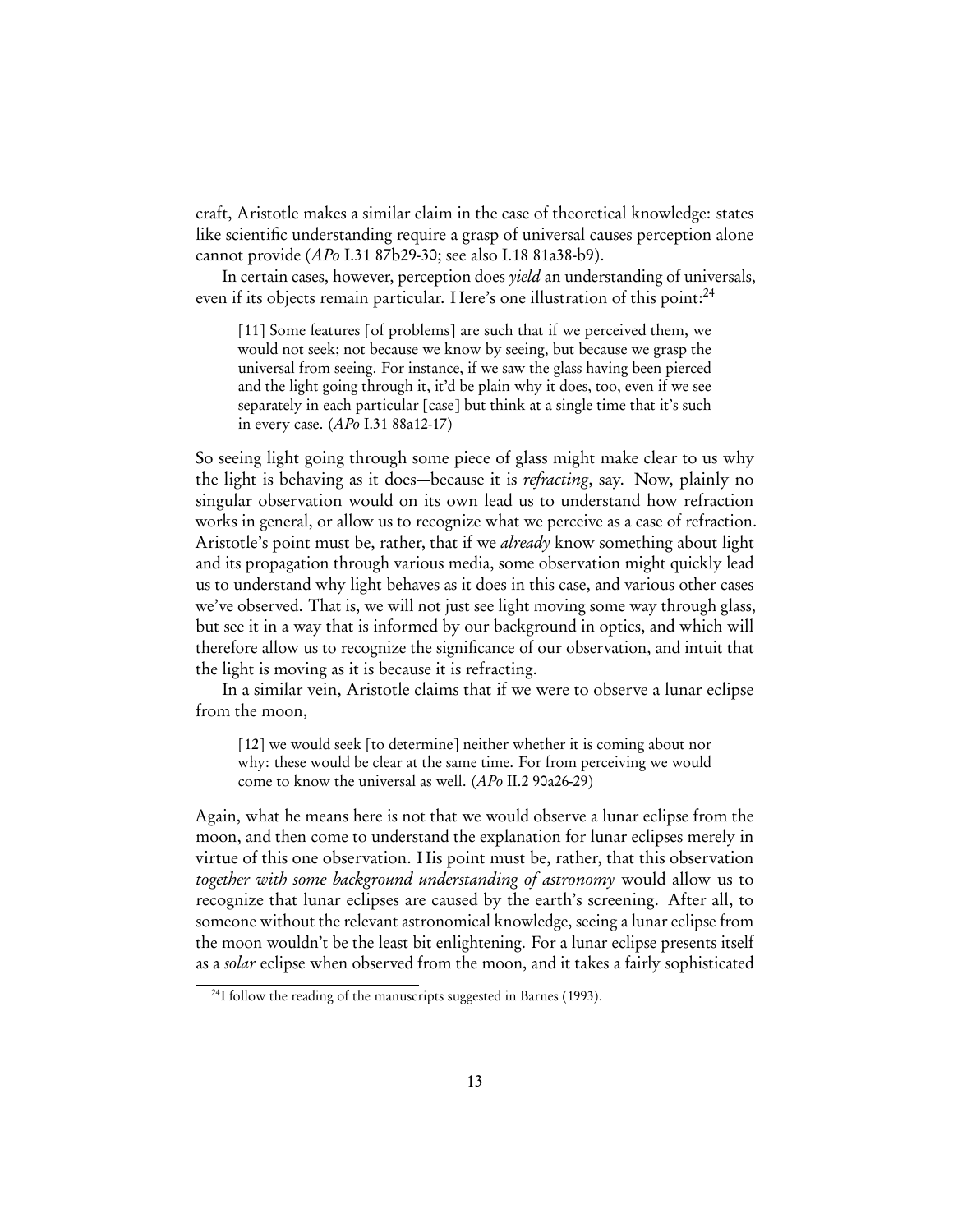grasp of planetary motion and the casting of shadows to intuit what this would look like from the earth, and why.[25](#page-13-0)

Consider, finally, the following geometrical case:<sup>[26](#page-13-1)</sup>

[13] Why are the angles of the triangle equal to two right angles? Because the angles about one point are equal to two right angles. Thus if the line parallel to the side had been already been drawn out, it would have been immediately clear to someone seeing it why  $\mathbf{r} = \mathbf{w}$  the angular sum of triangles is equal to two right angles]. (Met *Θ*9 1051a24-26)

The sort of diagram Aristotle has in mind might look something like this:



But note that again such a diagram is illuminating only for someone who already knows something about geometry—that the angles about a point make two right angles, as Aristotle suggests, but also that a transversal intersecting parallel lines makes equal alternate angles.<sup>[27](#page-13-2)</sup> Thus for it to be "immediately clear" to someone seeing this diagram why triangles have the angular sum they do, we have to assume they already have some background understanding of geometry, so that they recognize the salient features of the diagram, and intuit their significance in establishing the claim under consideration.

In these three cases, perception's ability to reveal something to the perceiver depends on their already having some background understanding of a scientific discipline—optics, astronomy, and geometry, respectively. But some uses of perception might be taken to reflect our rational nature even without positing any such background understanding. For Aristotle draws a more general distinction between uses of perception that would serve our animal needs and uses of perception as a source of learning:<sup>[28](#page-13-3)</sup>

<span id="page-13-0"></span><sup>&</sup>lt;sup>25</sup>A similar case is discussed at  $APo$  I.34 89b11-13, where Aristotle describes those who, "upon seeing that the moon always has its bright side toward the sun, quickly see why this is so: because it gets its light from the sun." Here too, recognizing the explanation for the moon's brightness must depend on some prior understanding of the sun as a source of light, the moon as a reflective body, and certain general features of the reflection and propagation of light.

<span id="page-13-1"></span><sup>&</sup>lt;sup>26</sup>Thanks to Emily Katz for bringing this passage to my attention.

<span id="page-13-3"></span><span id="page-13-2"></span> $27$ The former fact is Euclid's *Elements* I.13, and the latter is part of his *Elements* I.29.

<sup>&</sup>lt;sup>28</sup>The translation here is partly based on Beare's. Thanks to Christine Thomas for suggesting that I consider these cases, and to an anonymous reviewer for pressing me to clarify their role.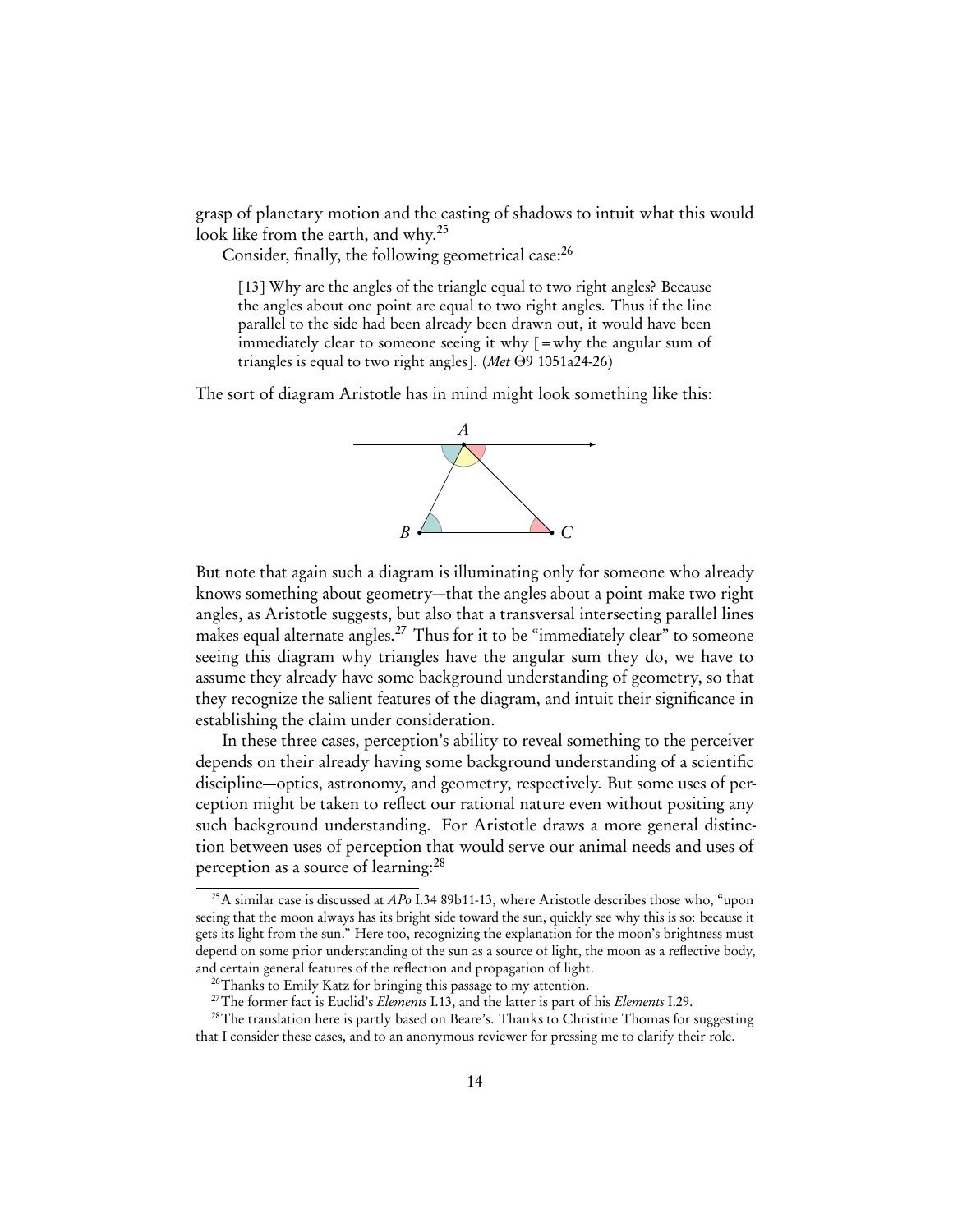<span id="page-14-0"></span>[14] The non-contact senses—i.e. smelling and hearing and seeing—belong to all self-moving animals. In all these animals they are present for the sake of their preservation: based on past perceptions they pursue their food and shun things that are bad or destructive. But in animals who also have intelligence these senses are present for the sake of their good: they report many distinctive qualities of things, from which both theoretical and practical wisdom is generated in the soul. (Sens 436b18-37a3)

Thus we humans are unique among animals in being able to appreciate the "distinctive qualities of things," and use what we perceive as a source of theoretical and practical wisdom. Other animals may well perceive the same things we do, but when they do so they recognize them only insofar as they are relevant to their survival and reproduction (they perceive this animal as something to be pursued, that plant as something to be avoided, and so on), and so not as things that might be understood apart from their practical significance. So even before we develop advanced forms of understanding, it seems we can use perception intelligently: we do so whenever we recognize what we perceive as something we might understand, rather than just react to in some way. In such cases perception is not intelligent because it allows for insights informed by our background understanding, nor is it intelligent because it contributes to our developing this understanding ( though it might do that as well). Perception is intelligent simply because it allows us to appreciate what and how things are apart from the role they play in our survival, and thereby "makes us know" even when we are not engaged in any practical pursuit (cf. Met A1 980a24-26). This is just to say that observation is one form intelligent perception can take, if we take observation to require our perceiving things in such a contemplative mode.

So perception can be intelligent in a practical context, when it allows us to recognize what to do in a way that reflects a broader understanding of the situation we face. But it can also be intelligent in a theoretical context, when it allows us to intuit why something is the case in a way that reflects a broader understanding of some scientific discipline—or to recognize what we perceive as something to learn from even apart from our practical interests. The result of the first form of cognition is a certain kind of action or production, while the result of the second is a certain kind of observational insight (where the insight might but need not require theoretical sophistication). And in both cases, perception's intelligence reflects some sort of interaction between our perceptual and rational powers. I'll now consider more closely how we should understand this interaction, and how widespread we should take it to be.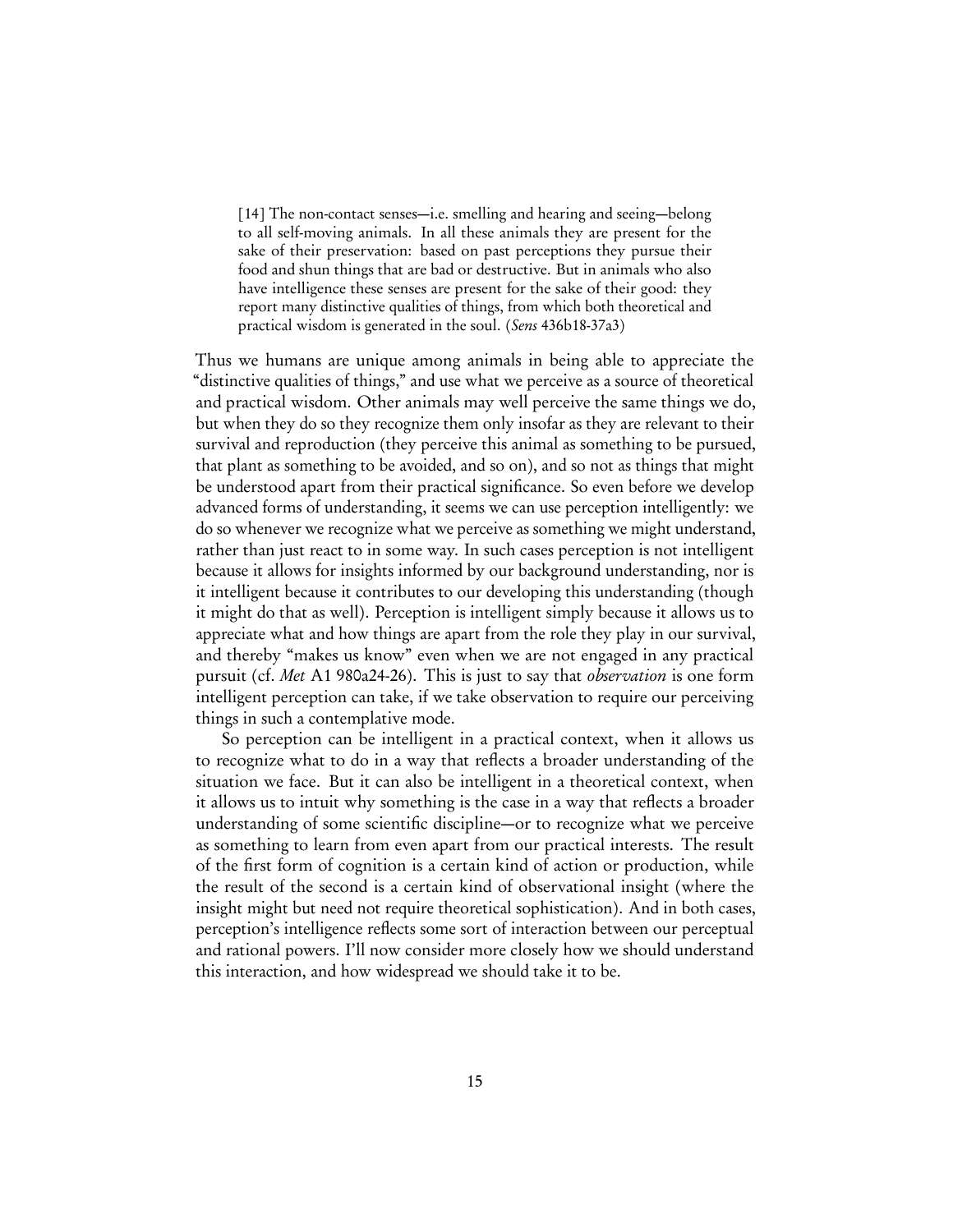### 4 Reason & Rational Perception

Human perception, as we've seen, can be intelligent in ways that depend on our rational powers. It's sometimes inferred from this that these rational powers transform our perceptual ones—and that they do so in such a way that we humans, just in virtue of being rational beings, would necessarily perceive in a rational manner unavailable to other animals. Here's one way to express such a view:<sup>[29](#page-15-0)</sup>

[T] Human perception necessarily implicates our rational powers in its operation.

It's worth noting that proponents of [T] typically do not hold such views about perception only, but also about our nutritive and desiderative powers. Though these powers are *analogous* to their counterparts in animals and plants, they function in fundamentally different ways when they are part of a human, rational soul. Here's how Joachim puts the point:<sup>[30](#page-15-1)</sup>

[Like the animal soul, the human soul] manifests itself in the initiation and control of the processes of assimilation, growth, and reproduction; it, too, manifests itself in sentience (sensation, association, pleasure and pain, appetite, desire, locomotion). But these functions are raised to a higher power, because they spring from a grade of soul distinctively characterized by the power of thinking. The human soul is not the nutritive faculty plus the sentient faculty *plus* the rational faculty: yet its distinctive character is expressed in functions analogous to, for example, the growth, etc., of plants and the sentience and appetite of animals. Its rational activities at once rest upon a plant or animal basis, and modify and ennoble or spiritualize the

<span id="page-15-0"></span><sup>&</sup>lt;sup>29</sup>Here and below, by perception's "implicating" our rational powers I mean that these powers are active when we perceive, and affect our perceptual activity in some way (e.g. by affecting what we recognize perceptually, or how we take our perceptions to bear on our deliberations or inquiries). For now, I am keeping things somewhat abstract in order to cover a range of different views—but I will have more to say about how reason might affect perception in our next section.

<span id="page-15-1"></span><sup>&</sup>lt;sup>30</sup>[Joachim](#page-29-5) ([1951:](#page-29-5) 39); in this passage Joachim uses "faculty" for δύναμις, which I've rendered "power" or "capacity" so far. I believe [Rabbås](#page-30-5) [\(2015:](#page-30-5) 101) and [Shields](#page-30-6) [\(2016:](#page-30-6) 198) are best read as endorsing [T], as are [McDowell](#page-30-7) ([1994:](#page-30-7) 64) and some of the contemporary philosophers discussed in [Keil and Kreft](#page-29-7) [\(2019:](#page-29-7) 8–16). Some, like [Kahn](#page-29-6) ([1992:](#page-29-6) 368–71), hold a view slightly weaker than [T], on which all forms of perception *except for bare sensation* necessarily implicate our rational powers. Some, like Joachim, hold a stronger view, on which human perception is an essentially rational power, and definitionally different from perception in nonrational animals. As I've formulated it, [T] claims only that human perception necessarily involves the use of our rational powers, which I take to be a consequence of such views. Aquinas' view (mentioned in [n3\)](#page-1-0) is a bit more complex: he holds that perception in humans is nonrational per se, but counts as rational insofar as it obeys reason (QDdA 11, ad 15). Depending on how its obedience to reason is understood, such a view might be compatible with the one I go on to defend (as the end of his response in  $QDdA$  15 may suggest). Thanks to an anonymous reviewer for pressing me on this point.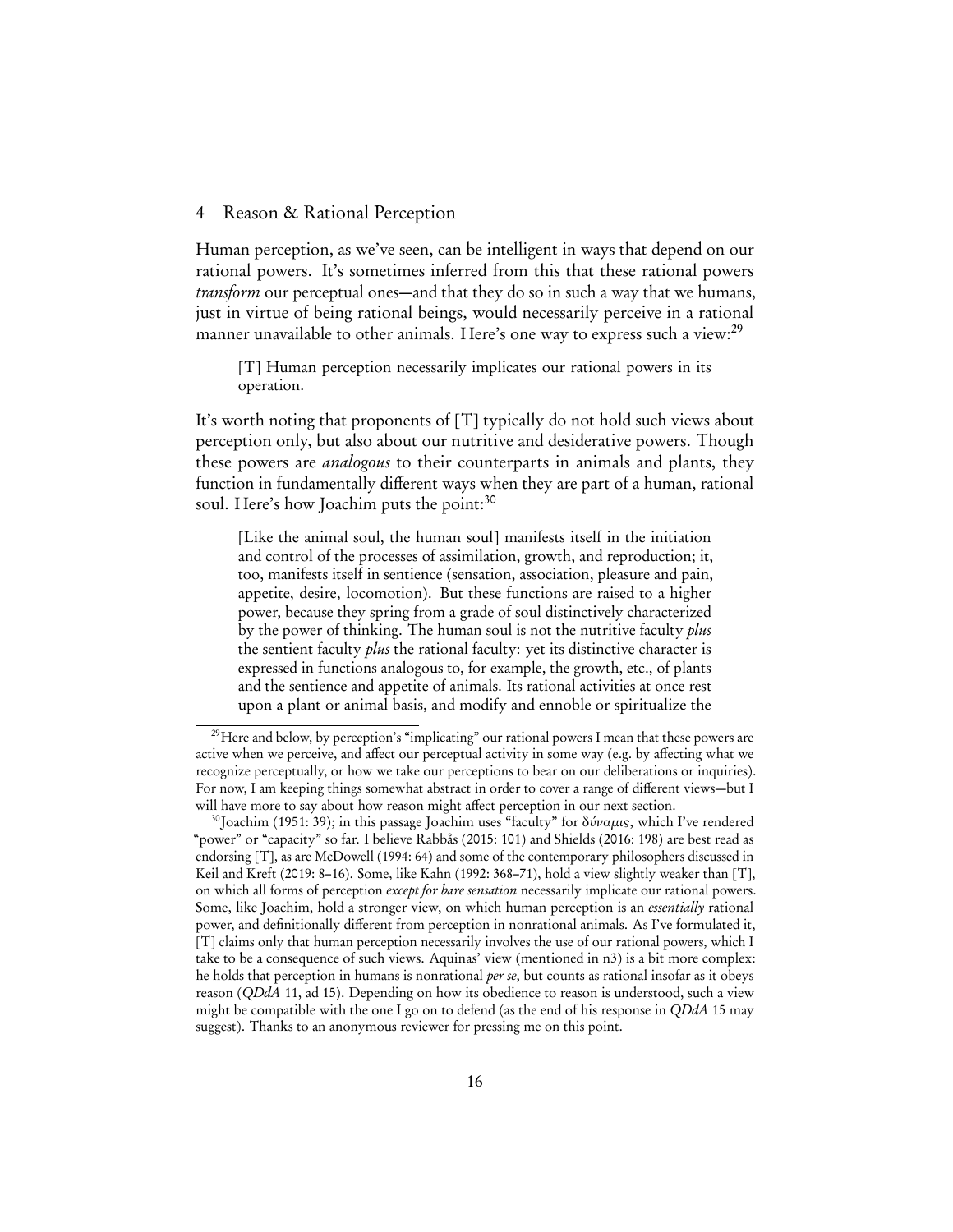functions in which it, the most developed soul-type, shows its affiliation to the lower, less developed types.

If our rationality transforms perception in this way, then we would not, strictly speaking, share any form of perceptual cognition with other animals. For perception, memory, and experience would all be rational (or at least rationally "modified" and "ennobled") for us humans, and not for other perceivers. There would therefore be a significant difference between the state of experience as we find it in superior animals and the state of experience as we find it in humans: both would be perceptually grounded, but the perception relied on in each case would be fundamentally different.

I think [T] is mistaken. The most direct evidence against it, to my mind, comes from the arguments Aristotle makes when assigning various capacities to some part of the soul. For instance, he begins Mem by asking to which part of the soul memory and recollection should be assigned (Mem 449b4-6). After considering a range of cases in which we might be said to remember things (a white object, something we contemplated about), he argues that remembering these things requires us to "say within ourselves that we previously heard or perceived or thought" that thing (449b22-23), and infers from this that memory requires some awareness of time, and so assigns it to the perceptual part of the soul, which is responsible for our awareness of time (449b28-30). Aristotle then concludes (διό, 450a15) that memory belongs not only to humans, but also to all nonrational animals capable of perceiving time.

Now, this would be a poor argument if human perception always implicitly involved our rational powers, as it does on [T]. If that were true, the fact that memory belongs to the perceptual part of *our* soul would not alone imply its presence in certain nonrational animals: the most Aristotle would be entitled to conclude on the basis of his examples (which are all cases of humans remembering things) is that certain nonrational animals have a capacity *akin* or *analogous* to memory. But that's not the conclusion he draws. The conclusion he draws is that memory belongs both to humans and to nonrational animals who perceive time—and that this is so because it belongs to the perceptual part of the soul.<sup>[31](#page-16-0)</sup>

More broadly, taking perception to necessarily involve our rational powers

<span id="page-16-0"></span><sup>&</sup>lt;sup>31</sup>A similar point could be made about Aristotle's argument that the perceptual part of the soul is responsible for dreams, where he plainly intends this to mean the perceptual and nonrational part of the soul (Insomn 458a33-59a10), or his arguments about the relationship between sleep and perception in Somn 454b9-55a3 (cf. [\[16\]](#page-19-0), below). On this point see also [Lorenz](#page-29-4) [\(2006:](#page-29-4) 152n7). One might reply that Aristotle is simply assimilating the two analogous cases of perception in these arguments. But it seems to me principles of charity tell against such interpretations: his argument in Mem clearly invokes *humans* remembering things, but is taken to establish that memory is present in all animals who perceive time.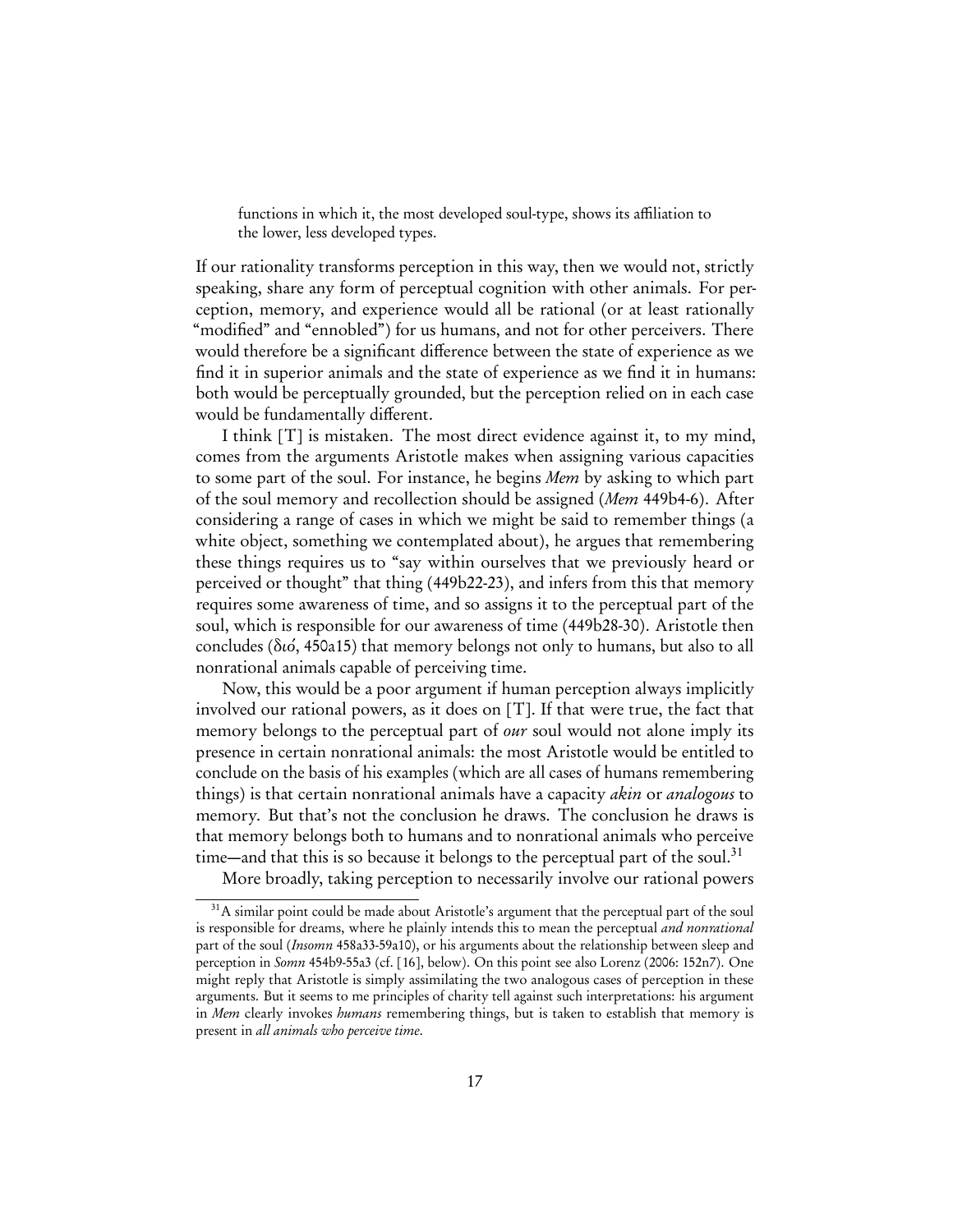would make idle the distinction Aristotle draws between rational modes of cognition and their perceptual counterparts in his account of our learning. For recall that in [\[7\]](#page-7-2) Aristotle presents perception as a power shared by all animals, memory as a power shared only by some perceivers, and reason as a power available to humans only. And the thought that our cognitive development begins from a kind of perception we share with other animals is a key feature of the view of learning Aristotle goes on to defend (see esp. APo II.19 99b34-35). But that would be a puzzling point to emphasize if in fact human perception were always rational, and thus fundamentally different from the perception of other animals. So when Aristotle tells us that perception is something we share with other animals, his point must be that we really do share the same perceptual powers, and not just some nobler powers analogous to those of nonrational animals.

Arguments like these seem to me a natural consequence of Aristotle's taking the perceptive and thinking parts of the soul to be distinct—where this implies that perception and thought are "separable in account," or definable without reference to one another  $(An \Pi.2 413b11-16).^{32}$  $(An \Pi.2 413b11-16).^{32}$  $(An \Pi.2 413b11-16).^{32}$  Of course, it is possible that perception, though *definable* without reference to thought, would nonetheless necessarily rely on it in its operation. But it's good to remember that our ability to think can be impeded in various ways, and that in these cases Aristotle seems to think we respond to our circumstances just as nonrational animals would—that is, by relying on a form of perception uninfluenced by our rational powers. As he puts it: $33$ 

<span id="page-17-3"></span>[15] Because [images] persist and are similar to perceptions, animals do many things in accordance with them—some (like beasts) because they don't possess thought, and others (like humans) because their thought is at times obscured by passion, disease, or sleep. (An III.3 429a4-8)

His thought here, as I understand it, is that we humans might still rely on our perceptual powers when our thinking fails us: perceptual images persist even in the absence of thought, as does, presumably, our ability to associate these images and act in accordance with them, as (I've argued) someone with pure experience would.<sup>[34](#page-17-2)</sup>

I conclude that human perception, contra [T], need not implicate our rational powers: perception can operate on its own in humans and nonrational animals

<span id="page-17-0"></span> $32$ In reading Aristotle this way, I am siding with [Corcilius and Gregorić](#page-28-11) [\(2010\)](#page-28-11), *contra* [Whiting](#page-31-1) [\(2002\)](#page-31-1). I do think this point about separability is sufficient to reject the stronger, definitional formulation of [T] mentioned in [n30.](#page-15-1)

<span id="page-17-2"></span><span id="page-17-1"></span><sup>33</sup>See also EN VII.3 1147b1-5 and VII.6 1149b31-50a1.

<sup>&</sup>lt;sup>34</sup>I take it Aristotle has in mind case of sleepwalking or reacting to dreams when he speaks of our relying on perception when thought is obscured by sleep—on which see Somn 456a24-26 and Insomn 461b24-62a8.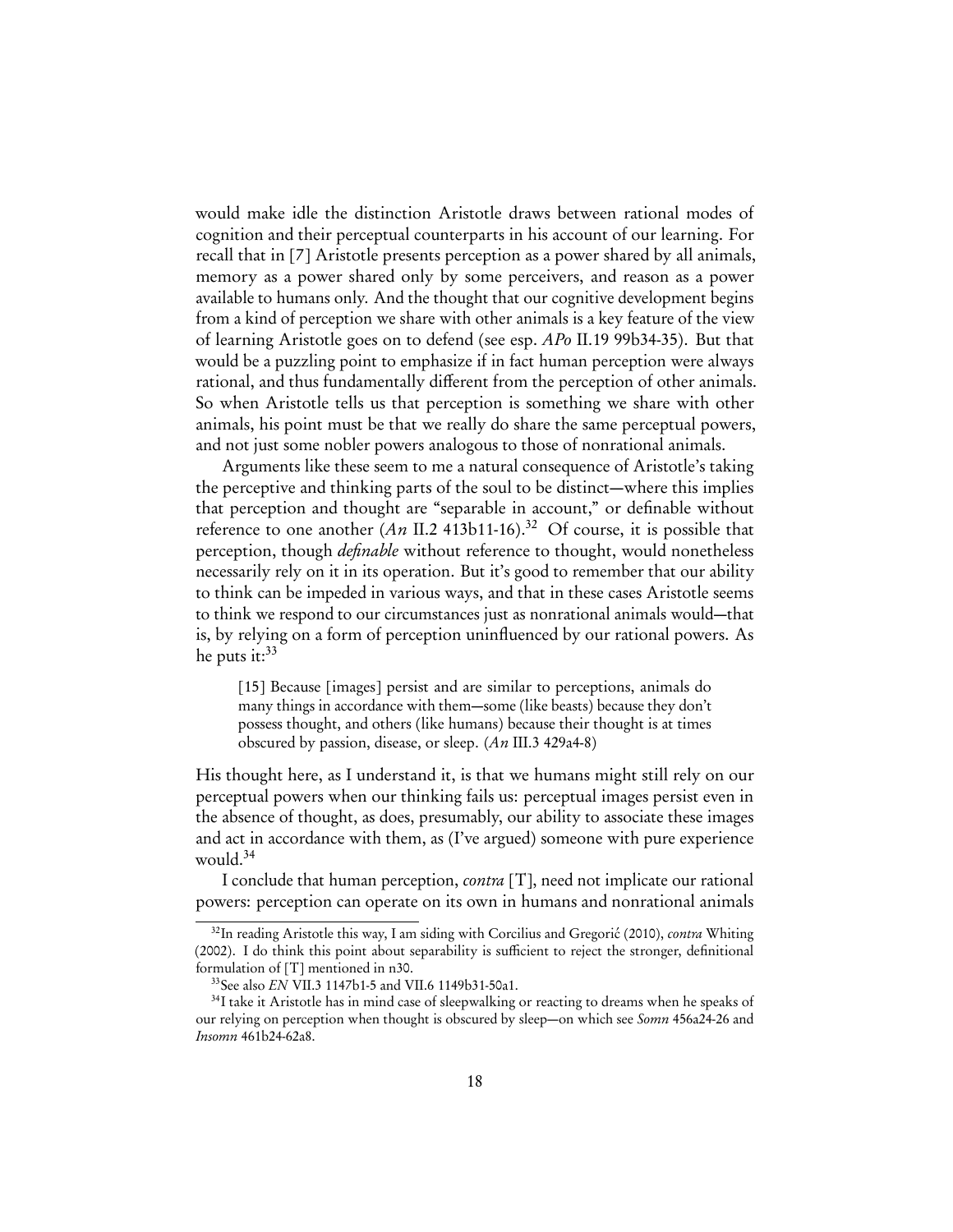alike. Now, one might reply here that the cases in which perception operates without involving our rational powers are cases where it is operating *deficiently*, because our rational powers are impeded in some way. After all, in [\[15\]](#page-17-3) Aristotle describes our living in accordance with perception as something that occurs under the influence of passion, disease, or sleep—and he makes similar remarks at  $EN$ VII.6 1149a9-12, characterizing some of those who "live by perception alone" as brutish, and comparing them to those under the influence of disease or madness. So instead of [T], we might think:

[T'] Human perception when non-deficient necessarily implicates our rational powers in its operation.

The motivating thought behind [T'] is simply that when we are ill (or overcome with passion, or sleepwalking) our perceptual powers are not functioning well: if they were, we would perceive things in a manner that does reflect our ability to think and deliberate about them. Thus on this view perception can function on its own in humans, but its functioning will always be deficient without the assistance of reason.

Some caution is needed, however, in spelling out the sense in which perception would be deficient in these cases. Aristotle, as I've argued above, has an ambitious view of the cognitive achievements made possible by our perceptual powers, even when these are used without the assistance of reason—recall that he tells us, in [\[9\]](#page-9-2), that those with experience might succeed in a range of practical endeavors even without the grasp of universals enabled by rational thought, and that he plainly thinks highly of the kind of moral experience that gives older people "an eye" to see matters correctly despite their lack of wisdom (EN VI.11 1143b11-14). And the view that relatively sophisticated forms knowledge might be developed by purely perceptual means plays a central role in the contrast Aristotle seeks to draw between his account of our learning and innatist alternatives he finds absurd: where his opponents posit innate, rational forms of knowledge to remedy the deficiencies of perceptual cognition, he takes perception to serve as an adequate starting-point even unassisted by the intellect.<sup>[35](#page-18-0)</sup>

So it's not as though perception is inherently defective when it doesn't involve our rational powers. Indeed, Aristotle seems to allow in general that subordinate capacities might function well even when they don't involve superior ones present in the same soul—so that in particular the perceptual capacity might function well in a human soul even when it doesn't involve any form of thought. Consider for instance his description of the work of nutrition in a sleeping animal:

<span id="page-18-0"></span><sup>35</sup>For a more elaborate defense of these claim, see [Gasser-Wingate](#page-28-12) ([2020:](#page-28-12) 17–24) and [Gasser-](#page-29-14)[Wingate](#page-29-14) [\(2021:](#page-29-14) 47–72).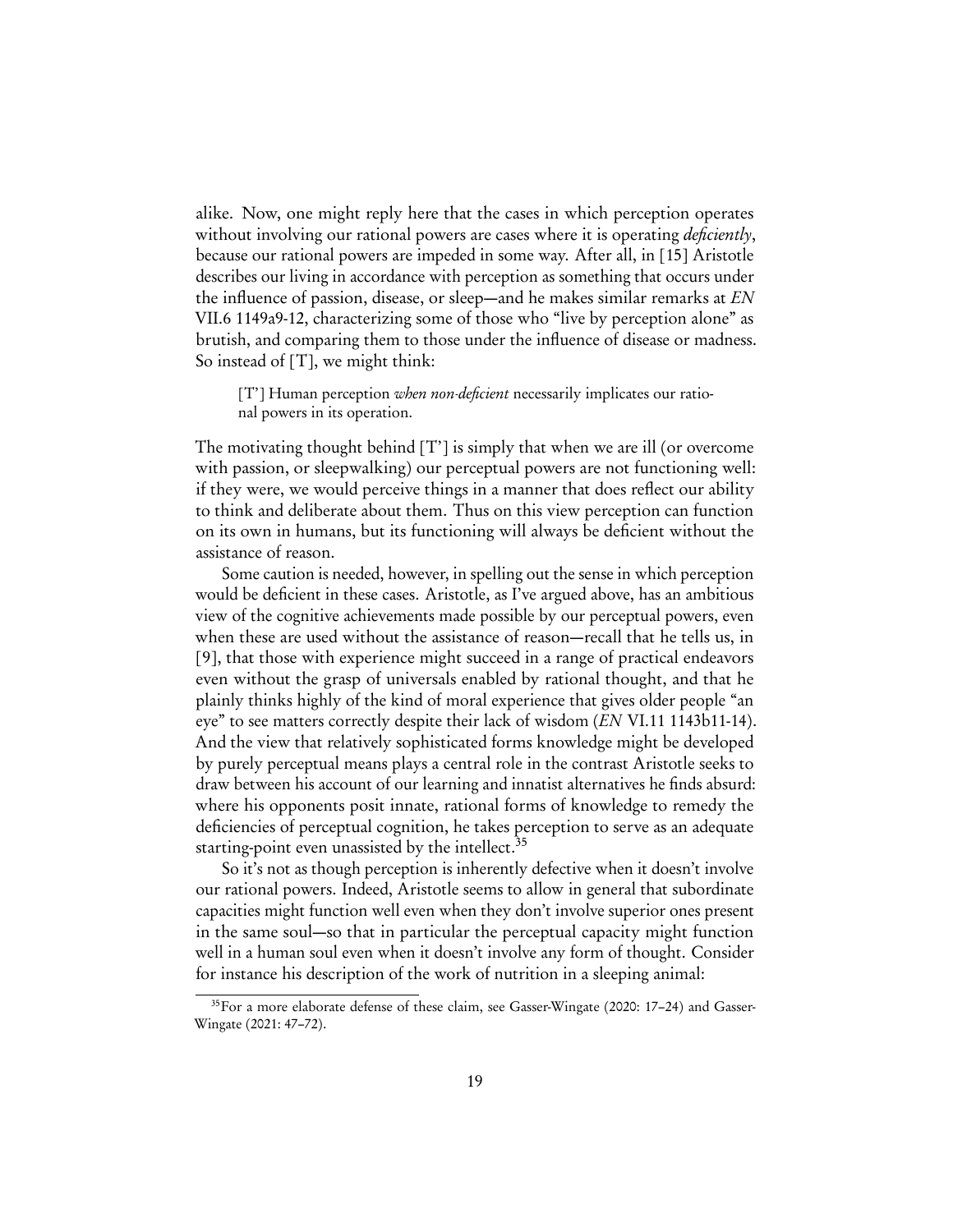<span id="page-19-0"></span>[16] Creatures that have perception also have the ability to be pained or pleased—and those that have these also have appetitive desires. But plants have none of this. A sign of this is that the nutritive part does its own work better in a sleeping animal than in an animal that is awake: that's the time when they are nourished and develop more, and so for these tasks they don't need perception's assistance. (Somn 454b29-55a3)

If this is right, it's not just that an animal's nutritive capacity does not require the involvement of perception, but, even more strongly, that the nutritive capacity functions better when perception is not in use. Aristotle takes this to support the view that plants do not have any perceptual capacities: nutrition works well in animals when they don't perceive, and so we shouldn't take its presence in plants to imply that plants perceive, or feel pleasure or pain. Thus it's not the case that the functioning of subordinate capacities must always be understood in a way that reflects their subordination—even in creatures capable of perception, there is a sense in which nutrition functions well (and perhaps even *better*) without perception's assistance.

Now, one might object that perception and reason are both cognitive powers, and that the relation they bear to each other is thus different from the one perception (or reason) bears to nutrition, and such that we might reasonably expect a different sort of coordination between the two.<sup>[36](#page-19-1)</sup> But even with cognitive powers, subordination does not seem to preclude independent functioning. For Aristotle holds not only that the rational part of our soul is superior to its perceptual counterpart, but also that theoretical part of our rational soul is superior to its practical counterpart (see e.g. Pol VII.14 1333a16-30). And in that case it's clear that the well-functioning of the latter cannot depend on its being used in ways that would also involve the use of the former: the practical and contemplative uses of reason Aristotle goes on to consider have different aims, and are involved in distinct parts of our lives.<sup>[37](#page-19-2)</sup> As Anaxagoras and Thales remind us, we can be theoretically wise yet inept in practical matters—good evidence that practical and theoretical reason need not operate together (EN VI.7 1141b2-8).

What Aristotle does emphasize in these cases is that subordinate capacities are for the sake of superior ones, and that the use of the superior ones is therefore more desirable, and reflects a better part of ourselves than the use of their subordinates. Thus for Aristotle contemplative uses of reason are indeed better than practical ones—and reason in general better than perception. And so it seems plausible he would endorse the thought that perception is better when intelligent, and

<span id="page-19-2"></span><span id="page-19-1"></span><sup>&</sup>lt;sup>36</sup>Thanks to an anonymous reviewer for raising this concern.

<sup>&</sup>lt;sup>37</sup>Parts of our lives characterized by business and war, on the one hand, and by leisure and peace, on the other—involving actions aimed at what's necessary and what's fine, respectively (1333a30-33; cf. EN X.7 1177b1-26).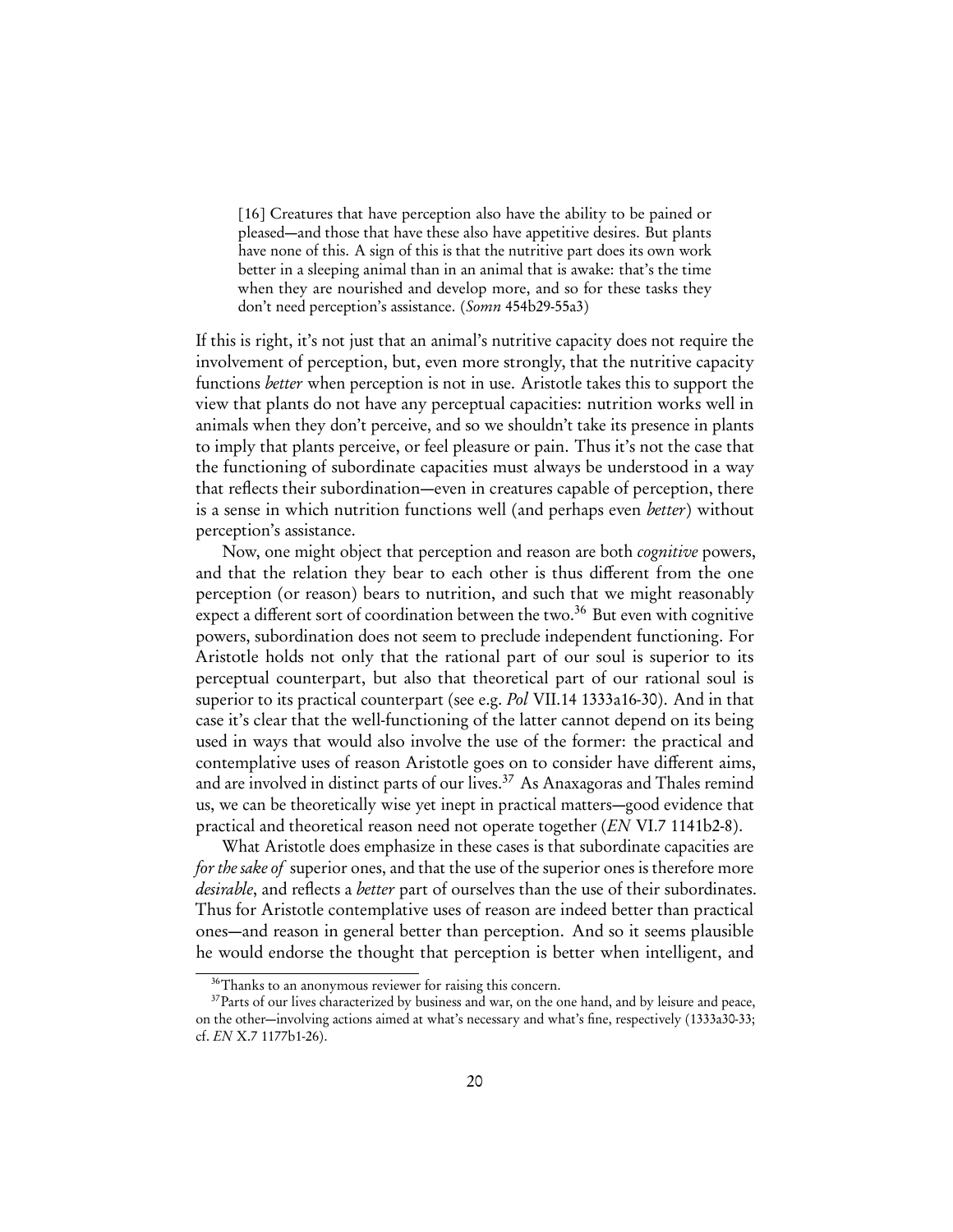moreover that intelligent perception is the best form perception can take for us humans—though this is never explicitly stated. Here's one way to put this kind of view:

 $[T<sup>*</sup>]$  Human perception *in its best form* implicates our rational powers in its operation.

In distinguishing this view from [T'] I aim to emphasize the difference between deficient and *imperfect* uses of perception: perception can be said to function nondeficiently even when it is not perception of the best, most developed kind—in the sense that it might function well by the standards that attach to lower, nonrational uses of perception. So while unintelligent perception would be imperfect insofar as it does not reflect the best part of ourselves, it might still serve as a basic source of knowledge and as a practical guide in our various endeavors, and not be deficient in playing these roles, even if it falls short in other ways.<sup>[38](#page-20-0)</sup>

I take [T"] to be a direct consequence of perception's subordination to the intellect. For Aristotle, we humans are at our best when we make use of our rational powers—and so, in particular, we perceive best when we perceive intelligently. Still, we also use perception in ways that do not reflect our rational nature—and in so doing perceive as other animals do.<sup>[39](#page-20-1)</sup> The central claim I want to defend here is that this lower, imperfect form of perception is itself valuable, and that its value does not stem merely from its role in promoting the development of intelligent perception, or other forms of cognition involving our rational powers. Consider, as an example of its use, Aristotle's description of medical experience and its relationship with medical craft:

<span id="page-20-2"></span>[17] Education on an individual basis is better than education in common and so too for medical treatment. For though in general resting and fasting helps the feverish, it may well not help this feverish person. [...] It would seem, then, that particular cases are worked out more exactly when attention is given to the individual. For each is more likely to get what suits them.

Still, the best attention for each single individual will be provided by the doctor, or gymnastics instructor, or anyone else who has the universal

<span id="page-20-0"></span><sup>&</sup>lt;sup>38</sup>This interpretation might seem hard to square with the parallel claim made in [\[16\]](#page-19-0), which is that nutrition functions *better* without the assistance of perception. As I understand Aristotle, though, nutrition might function better in sleeping animals considered on its own, but would not in fact function better if considered as a subordinate part of a perceiving animal soul. (At An II.3 414b20-33 Aristotle emphasizes the importance of examining souls as more than a set of separate capacities—on which point see [Corcilius](#page-28-13) [\(2015:](#page-28-13) 43–44) and [Shields](#page-30-6) [\(2016:](#page-30-6) 197–98), and our next section.) In any case, I do not seek to argue here that perception would function better without the assistance of reason—only that there is sense to be made of the claim that it would function well.

<span id="page-20-1"></span><sup>&</sup>lt;sup>39</sup>Allowing of course for differences in the acuity and number of our senses, and in our associative and mnemonic powers.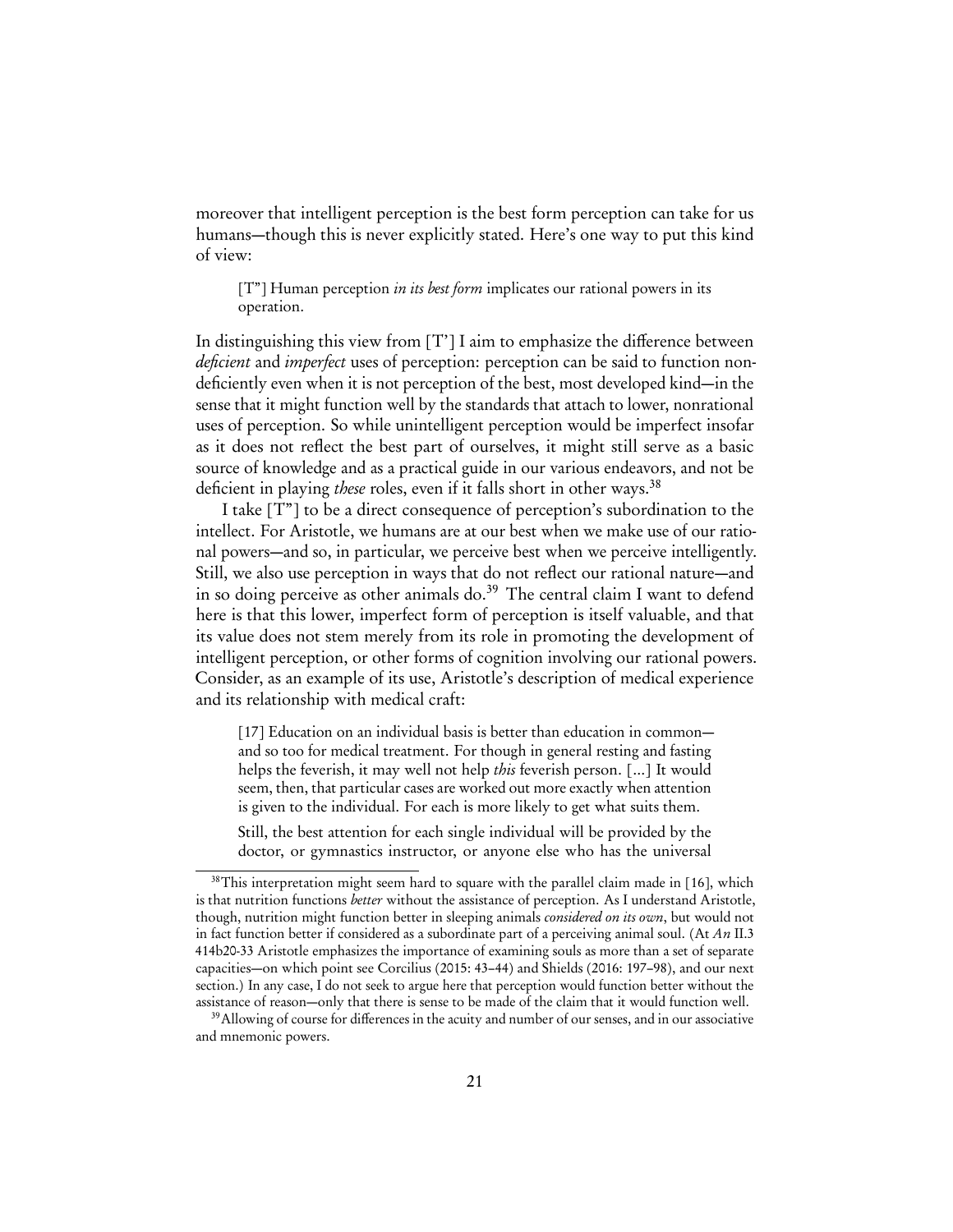knowledge of what is good for everyone, or for persons of some sort [...]. Nevertheless, someone without scientific knowledge may well care for an individual person properly if experience has allowed them to see what happens in a given case—just as some people seem to be their own best doctor, though incapable of helping anyone else. (EN X.9 1180b7-20)

As in [\[9\]](#page-9-2), Aristotle is emphasizing the need for experience in practical endeavors: we treat particular patients, and experience is what tells us how to apply (or not) general prescriptions like "starve the feverish" to some given individual. As in [\[8\]](#page-8-2) and [\[10\]](#page-10-1), someone who has an understanding of universals in addition to this experience is said to be in a better epistemic position—the doctor with craft knowledge of medicine will be better at curing patients she has not attended to personally, and she will also be able to deliberate about the merits of various cures in a way the merely experienced cannot (cf. [n20\)](#page-9-1). But Aristotle makes it clear here that the merely experienced can indeed care for an individual properly, and that the best kind of medical care depends on a kind of individual attention universal modes of understanding could not account for on their own.

Thus perception, even when unintelligent, affords us a grasp of particulars that allows for some measure of practical success—the practical success exhibited by those with experience but no universal knowledge. This grasp of particulars is valuable in part because it contributes to the development of universal knowledge, and thereby makes possible certain forms of intelligent perception.<sup>[40](#page-21-0)</sup> But it is also valuable in itself: an understanding of universals does not, on its own, yield any guidance what to do in some specific situation we face, and so in any practical endeavor our decisions will depend on perception, and not reason alone (cf. EN II.9 1109b20-23). I take passages like [\[17\]](#page-20-2) to suggest that perception is capable of playing this practical role even when it is not perception of the best kind—and that it therefore makes an important contribution to our cognitive lives independent of its involving or promoting the development of our rational powers. And I take it this is what we should expect given what Aristotle says in passages like [\[7\]](#page-7-2) and [\[14\]](#page-14-0), where it's allowed that perception might play certain key roles in all animals alike, even if humans also use it in ways nonrational animals cannot—and in light of the sophisticated uses of nonrational perception surveyed above.

I therefore think we should grant [T"]: the best, most developed form human perception can take does involve our rational powers. But we should deny, or at least qualify, [T']: there is good sense to be made of the claim that lesser, unintelligent forms of perception would function well, and so not be altogether deficient simply because they fall short of the most developed form perception can take.<sup>[41](#page-21-1)</sup> For the practical value of perception (and the nonrational state of

<span id="page-21-0"></span><sup>40</sup>On this point, see for instance APo I.18 81a38-b9 and I.31 87b39-88a5.

<span id="page-21-1"></span><sup>&</sup>lt;sup>41</sup>We might take this shortfall to constitute a deficiency, in which case  $[T']$  would be correct.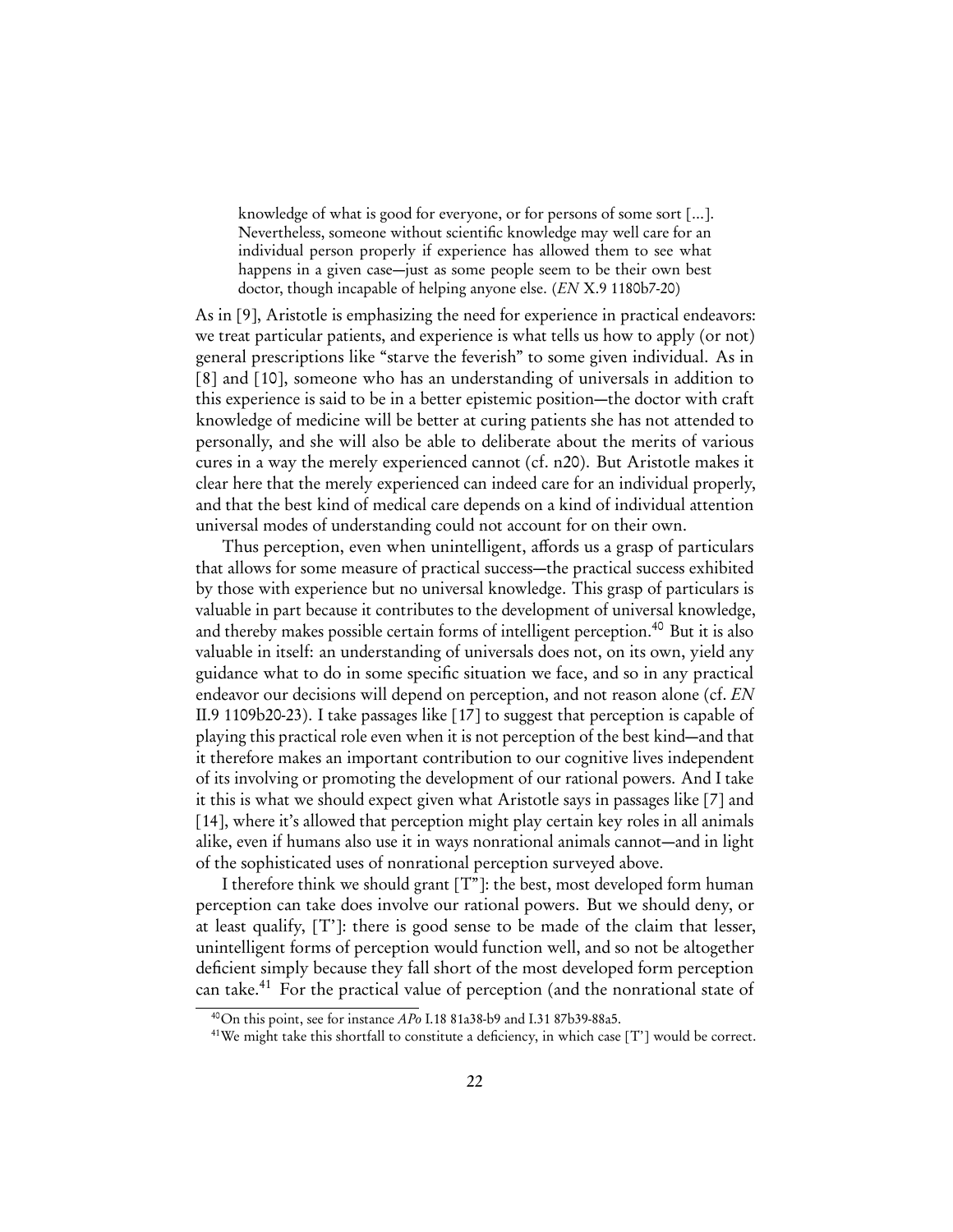experience that emerges from it) does not depend on an understanding of the universals pertinent to our practices—even if such an understanding would indeed put us in a better epistemic position, and allow for the fullest development of human perception and the sort of insight and knowing, deliberate action such perception makes possible.

If this is right, the extent to which our rationality might be said to transform perception is somewhat more modest than has often been suggested: perception can be said to function well without the involvement of reason, and its value need not be understood solely in terms of its promoting the rational modes of thought and understanding necessary for its fullest development. Thus we humans do engage in nonrational, animal forms of perception, and these lower forms of perception play an important role in our cognition—even if we can also achieve a superior kind of perceptual intelligence other animals cannot. In our next section I will consider more closely what this perceptual intelligence amounts to, and how we might understand the integrated use of perception and reason on which it depends.

## <span id="page-22-0"></span>5 Psychic Integration

I argued above that human perception might be unintelligent and nonetheless serve as an effective practical guide—even if, in its best form, it would implicate our rational powers. But we might worry that allowing for an unintelligent use of perception leaves it somewhat unclear why we should entertain the possibility of an intelligent kind of perception, rather than merely thinking of our rational powers as operating alongside our perceptual ones. That is, we might think that perception is never itself rational, but that it can in certain cases contribute the materials for deliberative or theoretical modes of thought, which would then yield the forms of insight or action in the cases surveyed above. On this sort of view, there would be no integrated use of perception and reason—the two would just be working in tandem.

Now, Aristotle never directly explains how he conceives of the cooperation between our rational and perceptual capacities. But I think there are good reasons to resist such two-track readings of the cases surveyed above. First,

What's important is that there be room for us to understand unintelligent perception as valuable in its own way, whether or not there is some sense in which it might nonetheless count as deficient (i.e. by falling short of intelligent perception, and so being what I've called imperfect). Aristotle's dismissive remarks about unintelligent perception and experience (e.g. in his description of manual workers at Met A1 981a30-b6, or at EN VII.6 1149a9-12) typically occur in contexts where he aims to emphasize the superior value of rational forms of understanding—and so should be taken only as evidence of unintelligent perception's epistemic value relative to such advanced knowledge, not as an indication that unintelligent perception is an inherently deficient form of cognition.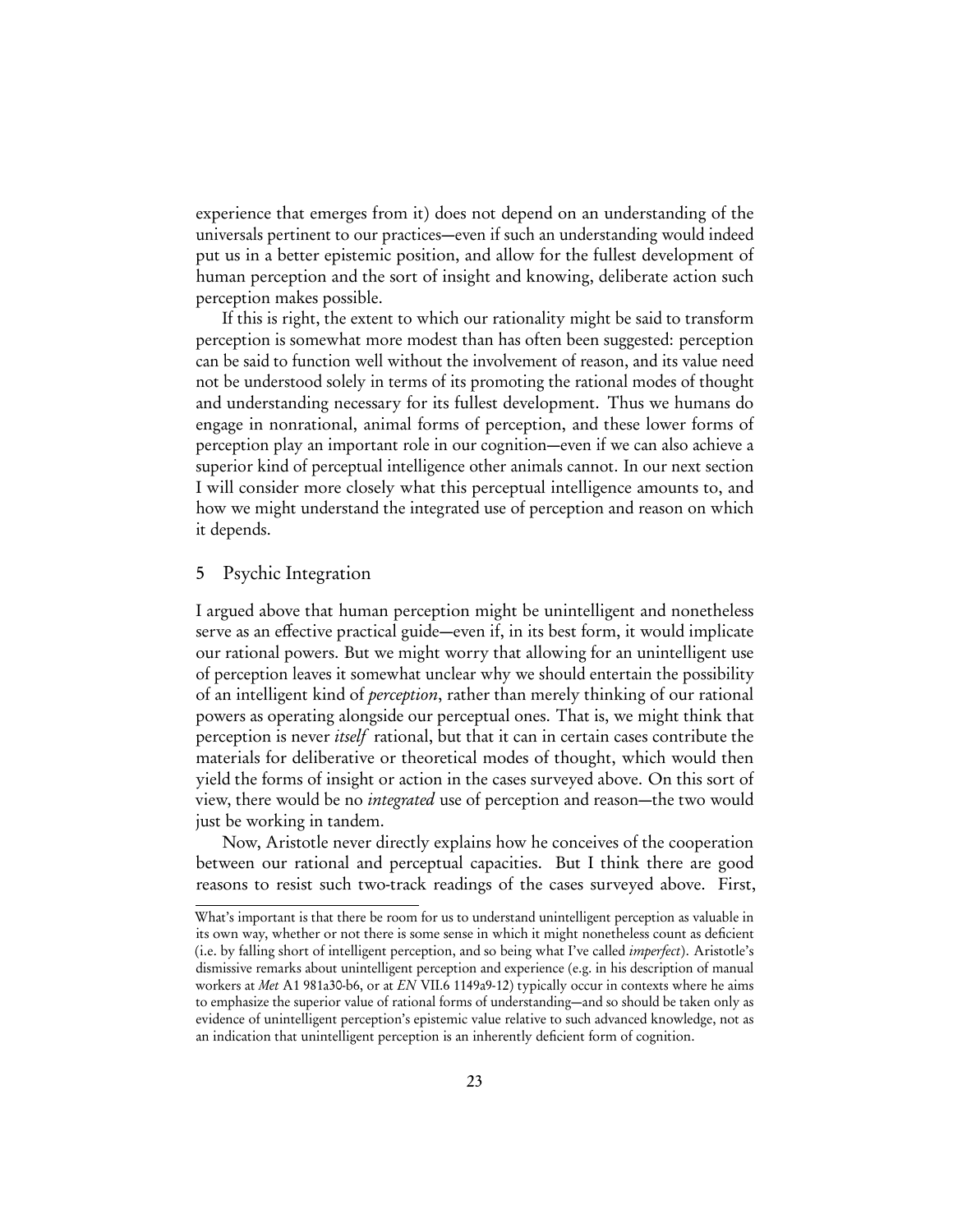Aristotle emphasizes at An II.3 414b20-33 that souls are unified wholes—wholes that contain capacities but do not amount to a mere aggregate of these capacities.<sup>[42](#page-23-1)</sup> This suggests that at least some uses of perception in humans would have to be understood in a way that reflects the fact that perception is part of a soul characterized by its rationality, rather than just being part of a soul that also has a rational part. And the cases of intelligent perception surveyed above are natural candidates, since (I've argued) they reflect a distinctively human use of our perceptual capacities.

But there is some more direct evidence as well. When discussing cognitive capacities that allow us to deal with particulars, and thus with matters of practical relevance, Aristotle says the following:<sup>[43](#page-23-2)</sup>

<span id="page-23-0"></span>[18] Intuition ( $\nu$ οῦς) is also concerned with the last things, and in both directions. For there is intuition, rather than an explanatory account (λόγος), of both the first terms and last things: in demonstrations intuition is about the terms that are unchangeable and first, and in practical matters intuition is about what is last and possible, and about the minor premise. For these [last things] are the starting-points of the goal, since universals are reached from particulars. We must therefore have perception of these particulars, and that perception is intuition. (EN VI.11 1143a35-b5)

So the grasp of particulars necessary for practical wisdom requires a certain form of *intuition*, and Aristotle tells us here that this intuition is a kind of perception.<sup>[44](#page-23-3)</sup> He makes a similar point in an earlier passage, where he tells us that practical wisdom is concerned with "last things," which are objects of perception (EN VI.8 1142a26), and goes on to specify that the perception at play is "the sort of perception by which we perceive that the last among mathematical objects is a triangle," rather than the kind of perception by which we would perceive special sense-objects (EN VI.8 1142a26-29).

These remarks suggest that practical wisdom centrally involves a specific kind of perception—the kind of perception that would allow us to grasp particulars in a way that makes clear to us their practical relevance, and thus allows us to grasp the "starting-points of the goal" by recognizing (or, as Aristotle puts it here, intuiting)

<span id="page-23-1"></span><sup>&</sup>lt;sup>42</sup>See further An I.5 411a30-b14 and III.9 432a22-b6 for remarks in a similar vein.

<span id="page-23-3"></span><span id="page-23-2"></span><sup>43</sup>Here I adapt the translation in [Irwin](#page-29-15) ([1999\)](#page-29-15).

<sup>&</sup>lt;sup>44</sup>The intuition at play here is not *identical* with practical thought—and this passage should therefore not be taken to indicate that practical thought would itself be a kind of perception. As I see it, intuition does not account for deliberation as a whole (even if it does play a key role in bringing deliberative thinking to a stop—cf. EN III.3 1113a1-2), and so practical wisdom must require more than intuition alone—contra Whiting, who holds that practical thought is "the proper form (or actualization) of the orectic part of soul" [\(2002:](#page-31-1) 199), and McDowell, who claim that practical wisdom just is a "special perceptual capacity" ([\(1988:](#page-30-2) 93); see also [\(1998:](#page-30-3) 111)). I take the argument against such views presented in [Corcilius and Gregorić](#page-28-11) ([2010:](#page-28-11) 114–18) to be decisive.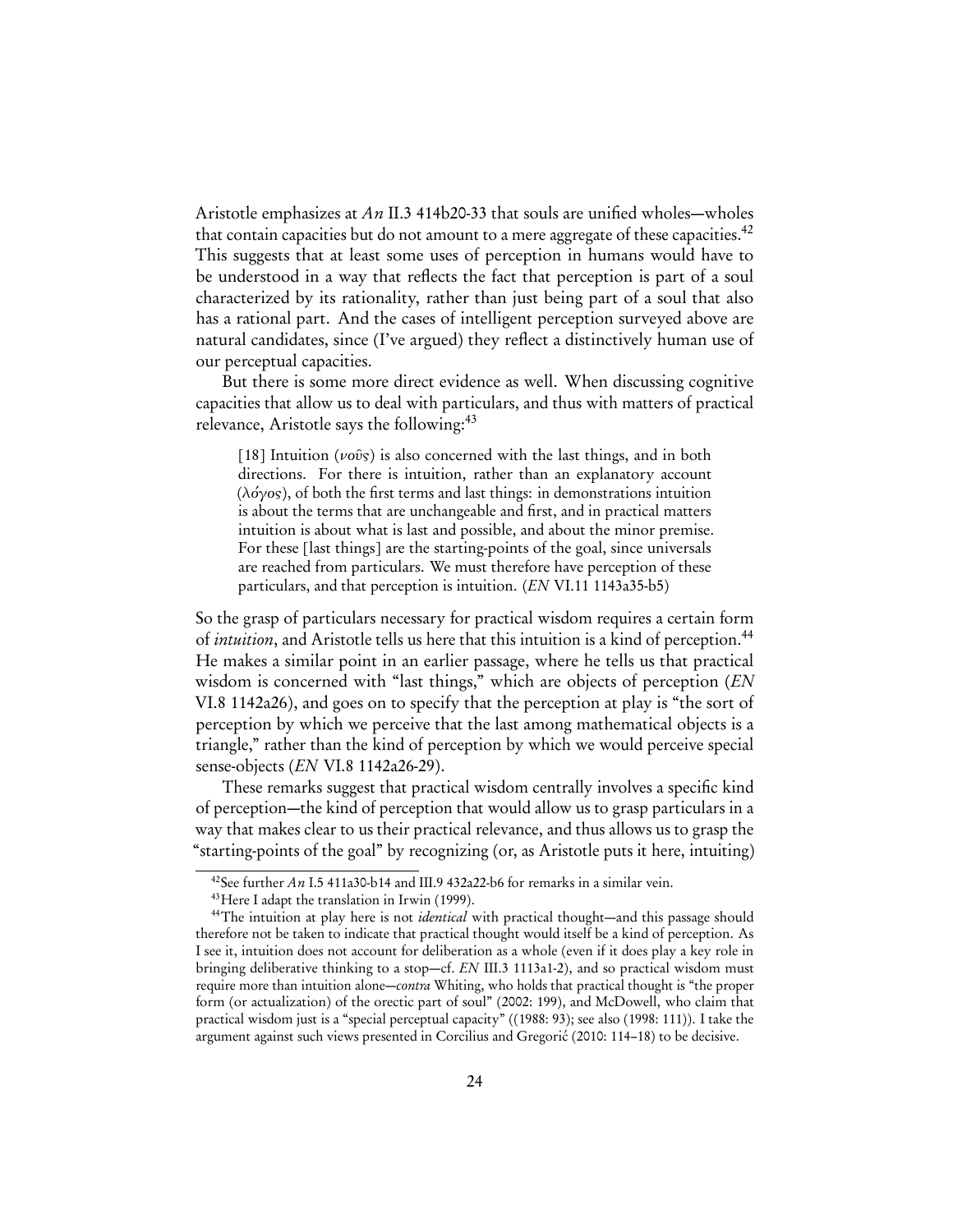certain features of our situation as salient to its pursuit. They also indicate that the kind of perception at play is analogous to some mathematician's perception of a triangle as "the last among mathematical objects." And the most natural way to read Aristotle's point here is that perception plays these roles directly, rather than supplying some sort of content on which rational modes of thought might then operate. Indeed, in both practical and theoretical cases, Aristotle emphasizes the immediacy of our perceptual cognition: we perceive "at once" or "straight away" why glass refracts, why some eclipse occurs, or why triangles have the angular sum they do (ἅμα, APo I.31 88a16 and II.2 90a27; εὐθύς Met *Θ*9 1051a26), and likewise we perceive certain ethically salient features of our situation in a manner that does not require additional deliberation, or the development of some further explanation for their relevance, as Aristotle tells us in [\[18\]](#page-23-0), and as he also suggests at  $EN$  III.3 1113a1-2 and VI.8 1142a29.<sup>[45](#page-24-0)</sup> The picture Aristotle wants to resist here is one on which our acting some way or achieving some insight would depend on an additional process of reasoning to mediate our perceptions and our actions or insights, rather than resulting immediately from perception itself.

If I'm right, then, Aristotle thinks rational perception is itself rational, rather than merely being such that it promotes the use of our rational powers, or depends on their mediation to yield rational forms of action and insight. It is, admittedly, somewhat difficult to give a general description of what perception's rationality amounts to that would account for both its practical and theoretical manifestations. But the examples surveyed above seem to me to suggest two broad ways in which the two powers would cooperate.

First, our rational powers affect perception by allowing us to perceive in a contemplative mode. All animals perceive what to do, but, as we saw, only we humans perceive in a manner that aims to work out what things are, rather than how things are to be responded to. This is the sort of orientation Aristotle alludes to in [\[14\]](#page-14-0) and at the beginning of Met A1, and which is evidenced by the

<span id="page-24-0"></span><sup>&</sup>lt;sup>45</sup>This is not to deny that the sort of intuition described in [\[18\]](#page-23-0) might arise in a deliberative context, when we are thinking about what to do—just as it does for the doctor who intuits she should treat the patient by rubbing them (cf. [n20\)](#page-9-1). What I want to resist are views on which we would not perceive (e.g.) that the patient is to be rubbed, but rather perceive certain features of the patient, and then, separately, reason out that those features indicate the patient should be rubbed. Perception, when intelligent, would itself reveal to us certain features of the patient as salient to our end of treating them, and present us with a specific "last step" we can bring about to realize that end (Met Z7 1032b9; cf. EN VI.8 1142a26 and VI.11 1143b3, above). I take the perceptions of the practically wise, then, to reveal to them features of their circumstances as salient to their virtuous ends, and to indicate some specific course of action as a way to realize these ends—the best way to realize their ends, if they are indeed practically wise, though their recognizing it as such would depend on their having deliberated about alternatives, and so would not issue *solely* from perception. For more on the relationship between intuition and its role in deliberation, see [Lorenz](#page-30-13) [and Morison](#page-30-13) [\(2019:](#page-30-13) 20–22).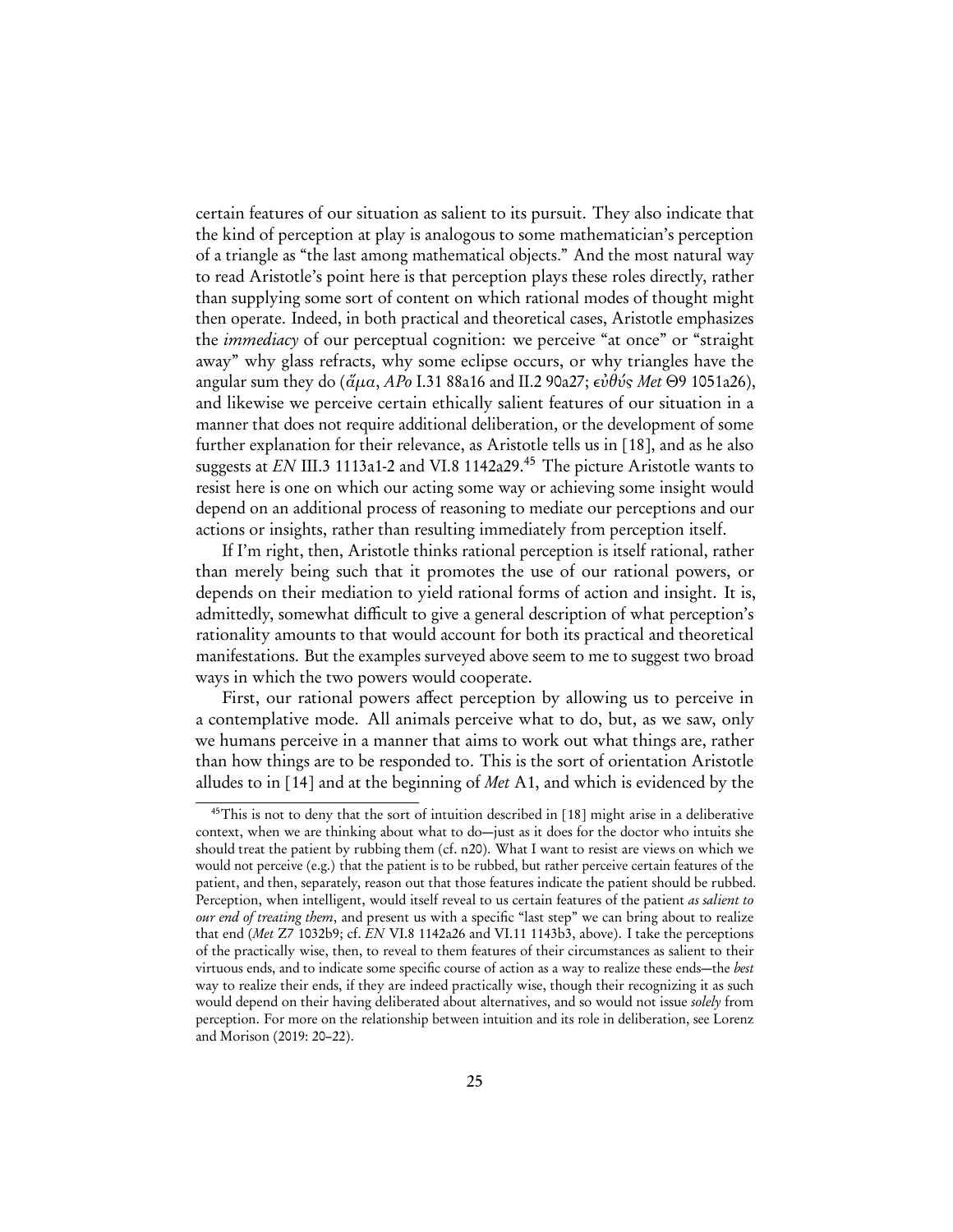delight we take in perceiving things even apart from their practical import (Met A1 980a20-22). I take it our rational powers in this case are meant to account for our perceiving things as a source of understanding: we perceive something and, in doing so, recognize what we perceive as relevant to our learning. By allowing for this recognition, our rational powers make our perceptions salient in ways they are not for other animals.[46](#page-25-0)

Second, our rational powers allow us to develop forms of practical or theoretical understanding that inform what we perceive. In the practical case, our rational powers allow us to understand why some action would be the best way to realize some end, or why certain features of our situation are relevant to its pursuit—and in the theoretical case they allow us to understand why certain things are what they are, and have the features they do. In both cases, the relevant kind of understanding informs what we perceive by allowing us to recognize something about what we are perceiving we could not recognize by purely nonrational means—to recognize, say, that some action is called for because the alternatives are inferior in some way, or conflict with our other ends, or to recognize something as an instance of some entity or phenomenon (as an *eclipse*, or as a case of *refraction*, say). So while nonrational animals might perceive that some action is called for, and attend to salient features of their environment, only we humans can perceive that some action is called for in a manner that is sensitive to the broader structure of our pursuits, and how and why we might seek to realize them, and so only we humans can respond in a knowing, deliberate way to our circumstances. And while nonrational animals might well perceive eclipses and refracting light, only we humans can perceive these things for what they are, and thereby form an insight into what explains them, and what they, in turn, might serve to explain.

That rational forms of understanding would affect perception in this second way should come as no surprise. For recall that the background knowledge of a perceiver will always inform what they recognize perceptually—as I argued above, nonrational animals also perceive in ways that are informed by the knowledge they acquire through the use of their mnemonic and associative powers, in ways that yield the kind of sophisticated responses illustrated in passages like [\[1\]](#page-2-1), [\[2\]](#page-2-2), and [\[5\]](#page-5-2). In both cases, what the perceiver recognizes perceptually will depend on some prior knowledge: past experience for nonrational animals, and an understanding of the causal structure of the world and our pursuits for intelligent human perceivers. So while the prior knowledge is quite different, the way in which it affects perception is not.

<span id="page-25-0"></span>Thus our rational nature does indeed make certain forms of human perception

<sup>&</sup>lt;sup>46</sup>Which is of course not to deny perception is *also* practically salient for us: our rationality simply expands the modes in which perception can be used.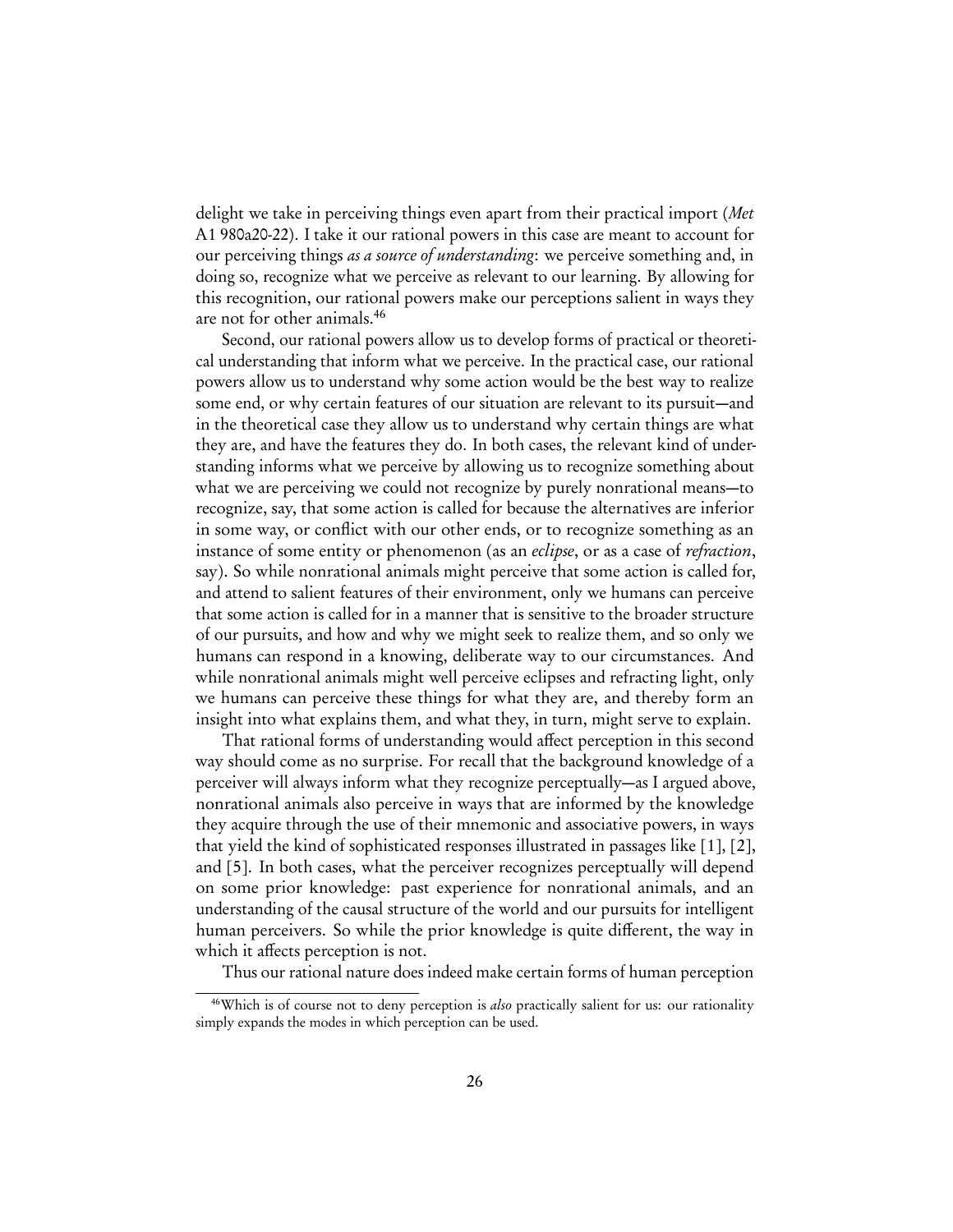different from the perception available to other animals. And these forms of perception play a critical role in giving rise to distinctively human forms of theoretical insight and practical activity. But the nature of the transformation does not preclude us from sharing an important part of our cognitive lives with nonrational animals, or undermine the value of the kinds of knowledge we might acquire by purely perceptual means. As I see it, our rationality simply expands the forms of perceptual recognition available to us, and allows for our perceptual powers to take on a contemplative orientation in addition to its practical one. This, at any rate, seems to me the most promising way to account for the cases of rational perception surveyed above as well as Aristotle's emphasis on the continuity between human and animals cognition—though it might, of course, make the transformation at play in intelligent perception a somewhat less extraordinary affair than has at times been suggested.

#### 6 Conclusion

Perception plays a number of key roles for Aristotle. He takes it to be the form of cognition that characterizes animal life. He takes it to supply the basic knowledge on which the rest of our learning depends. And he takes it to play a central role in the development and deployment of practical wisdom and craft knowledge.

In many cases, the perception at play appears to involve our rational powers, and so to be a distinctively human kind of perception. In the practical realm, we might perceive what to do in a way that reflects some understanding why we should do it, and leads to our acting in a deliberate, knowing manner. In the theoretical realm, we might perceive how things are in a way that reflects some understanding of our observation's significance to some topic of inquiry, and gives rise to some insight relevant to the topic in question—or in a way that simply reflects our interest in working out what certain things are, whether or not we already understand anything about them.

These cases have led a number of commentators to think that Aristotle takes human perception to be transformed by our rationality. But what the transformation amounts to is seldom articulated. I've argued here we should reject the more ambitious versions of the view, on which (nondeficient) human perception would always involve the use of our rational powers: human perception need not involve their use, and its independence from rational modes of thought plays an important role in various arguments Aristotle presents in his psychological, zoological, and epistemological works. This is not to say that perception is not really transformed by our rational powers—only that the transformation is not such that it would preclude nonrational forms of perception in human subjects, or make these forms of perception and the knowledge they afford us inherently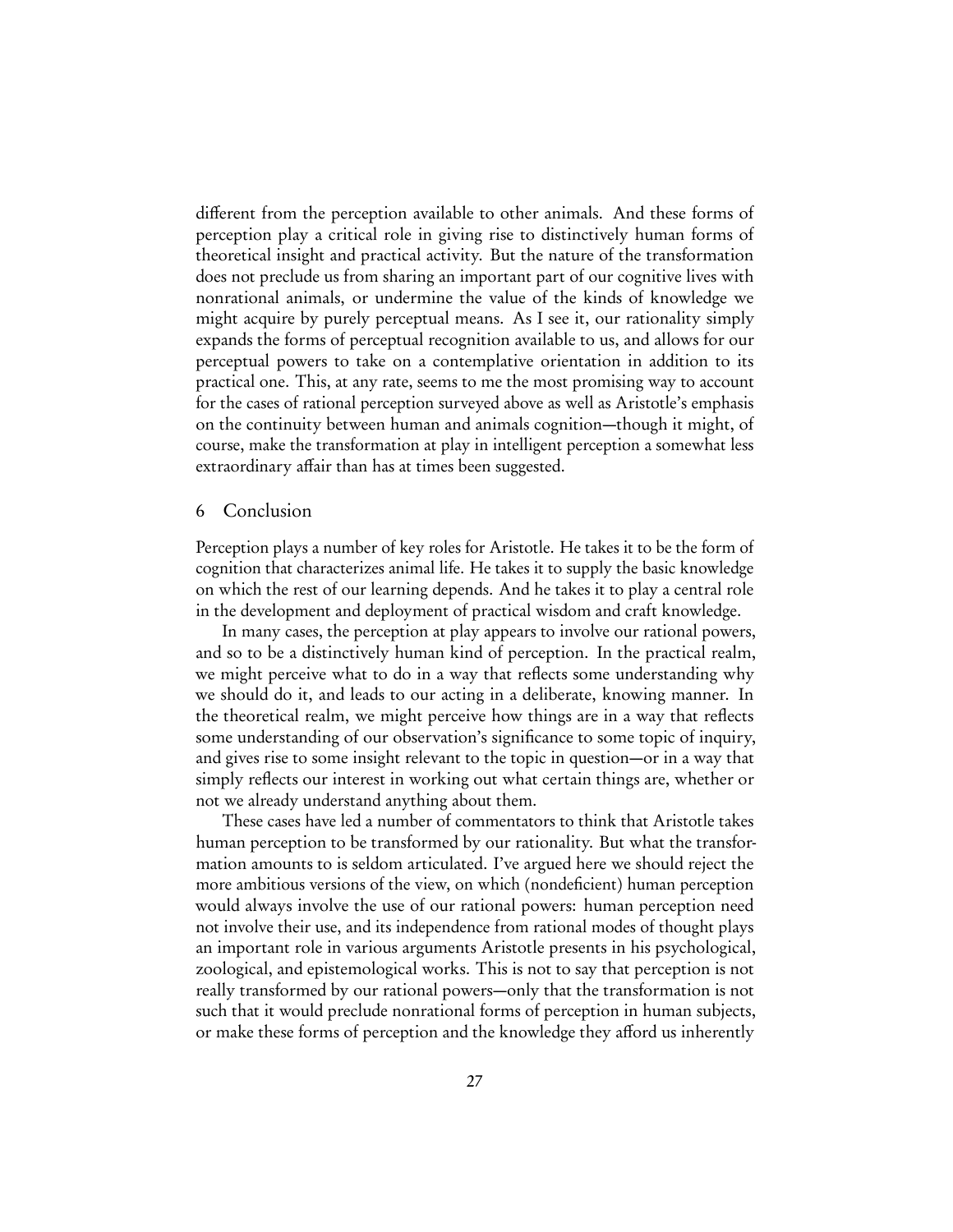deficient ones.

Now, Aristotle doesn't directly say how we should understand the role these rational powers play, and how they exactly they would interact with their perceptual counterparts. I've sketched a few ways we might understand their cooperation, inspired by the cases of intelligent perception we find in Aristotle's works. But even setting aside the specifics, I think there is an important lesson we can draw from the broader structure of the view I've been presenting. Indeed, it's common nowadays to oppose "transformative" and "additive" conceptions of rationality, where the former would posit an essential difference between the perception of human and nonrational animals, and the latter allow for a perceptual capacity shared by both (with the addition, in humans, of rational powers that might operate in concert with it). If I'm right, Aristotle's view does not fit neatly in either camp: he does take human perception to be transformed by our ability to perceive intelligently, and takes intelligent perception to yield forms of action or insight we could not achieve by strictly perceptual means. Yet he also thinks we share an important portion of our cognitive lives with other animals, and often respond to the world as they do—and that this is not just a lamentable concession to our embodied existence, but something that affords us forms of knowledge which are, though imperfect, valuable in their own right, even apart from the role they play in our fully realizing our rational potential. It seems to me a view of this sort preserves many of the key insights motivating transformative conceptions of our rationality while also doing justice to the fact that perception is a mode of cognition we share with other animals, and so constitutes an attractive alternative to common treatments of the relationship between perceptual and rational cognition.[47](#page-27-0)

<span id="page-27-0"></span><sup>&</sup>lt;sup>47</sup>For their helpful comments and suggestions, I wish to thank David Bronstein, Amber Carpenter, Caleb Cohoe, Devin Henry, Marta Jimenez, Emily Katz, Patricia Marechal, Keith McPartland, Jessica Moss, Margaret Scharle, Christine Thomas, Iakovos Vasiliou, audiences at the Northwestern Ancient Philosophy workshop, Virtual Tahoe workshop, and Ancient Epistemology WIP workshop, and two anonymous referees.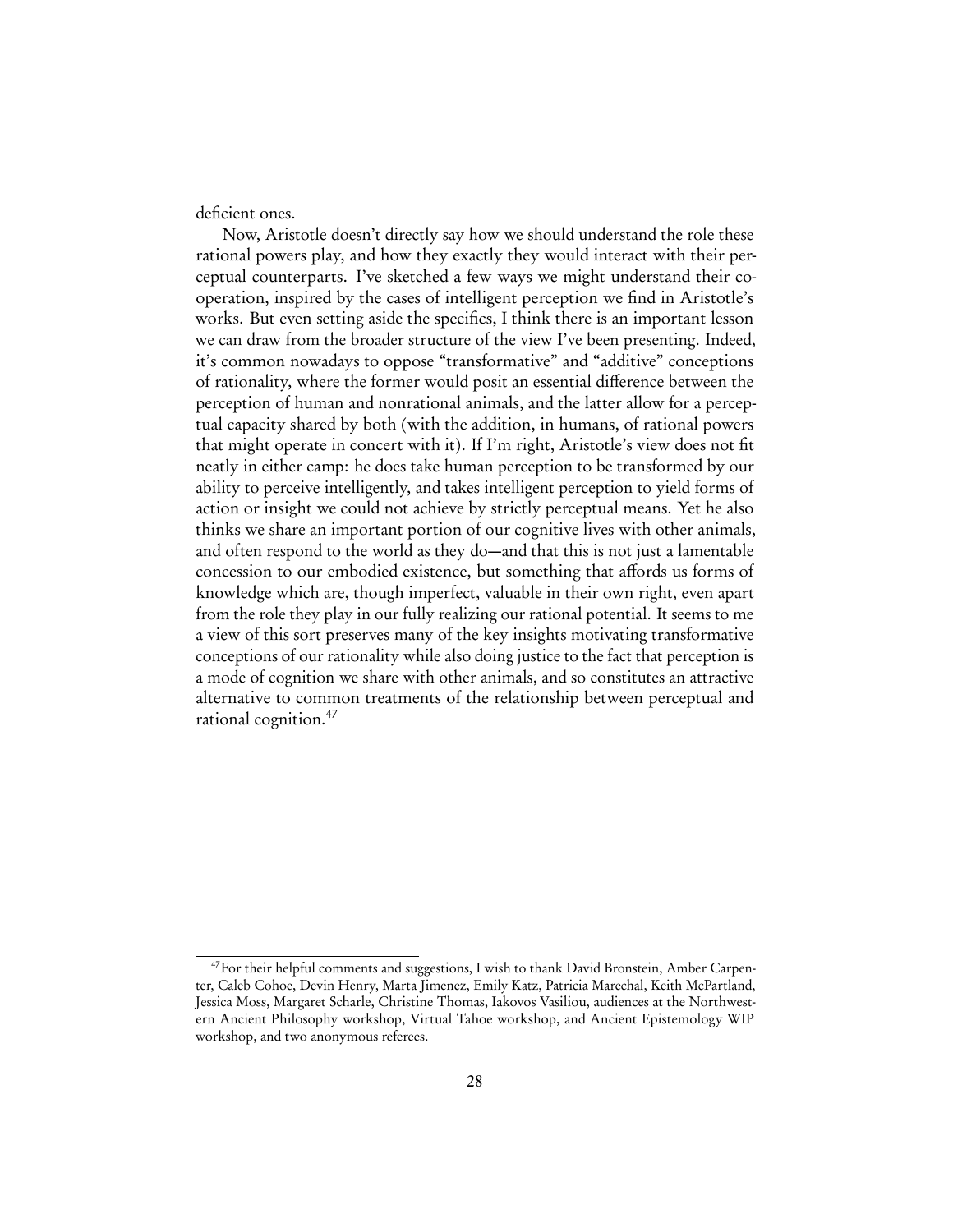## References

- <span id="page-28-8"></span>Achtenberg, Deborah (2002). Cognition of Value in Aristotle's Ethics: Promise of Enrichment, Threat of Destruction. State University of New York Press.
- <span id="page-28-10"></span>Barnes, Jonathan (1993). Aristotle: Posterior Analytics. Clarendon Press.
- <span id="page-28-6"></span>Boyle, Matthew (2012). "Essentially Rational Animals." In Rethinking Epistemology (Günter Abel and James Conant, eds.), volume 2, 395–427, De Gruyter.
- <span id="page-28-7"></span>Boyle, Matthew (2016). "Additive Theories of Rationality: A Critique." European Journal of Philosophy, 24, 527–555.
- <span id="page-28-0"></span>Bronstein, David (2012). "The Origin and Aim of Posterior Analytics II.19." Phronesis, 57, 29–62.
- <span id="page-28-3"></span>Corcilius, Klaus (2008). Streben und Bewegen: Aristoteles' Theorie der animalischen Ortsbewegung. De Gruyter.
- <span id="page-28-9"></span>Corcilius, Klaus (2011). "Aristotle's Definition of Non-rational Pleasure and Pain and Desire." In Aristotle's Nicomachean Ethics: A Critical Guide ( Jon Miller, ed.), 117–143, Cambridge University Press.
- <span id="page-28-13"></span>Corcilius, Klaus (2015). "Faculties in Ancient Philosophy." In The Faculties: A History (Dominik Perler, ed.), 19–58, Oxford University Press.
- <span id="page-28-11"></span>Corcilius, Klaus and Pavel Gregorić (2010). "Separability vs. Difference: Parts and Capacities of the Soul in Aristotle." Oxford Studies in Ancient Philosophy, 39, 81–119.
- <span id="page-28-4"></span>Everson, Stephen (1997). Aristotle on Perception. Oxford University Press.
- <span id="page-28-1"></span>Ferejohn, Michael (2009). "Empiricism and the First Principles of Aristotelian Science." In A Companion to Aristotle, 66-81, Blackwell.
- <span id="page-28-2"></span>Frede, Michael (1996). "Aristotle's Rationalism." In Rationality in Greek Thought (Michael Frede and Gisela Striker, eds.), 157–173, Oxford University Press.
- <span id="page-28-5"></span>Freeland, Cynthia A (1994). "Aristotle on Perception, Appetition, and Self-Motion." In Self-Motion: From Aristotle to Newton (Mary Louise Gill and James G. Lennox, eds.), 35–63, Princeton University Press.
- <span id="page-28-12"></span>Gasser-Wingate, Marc (2020). "Conviction, Priority, and Rationalism in Aristotle's Epistemology." Journal of the History of Philosophy, 58, 1–27.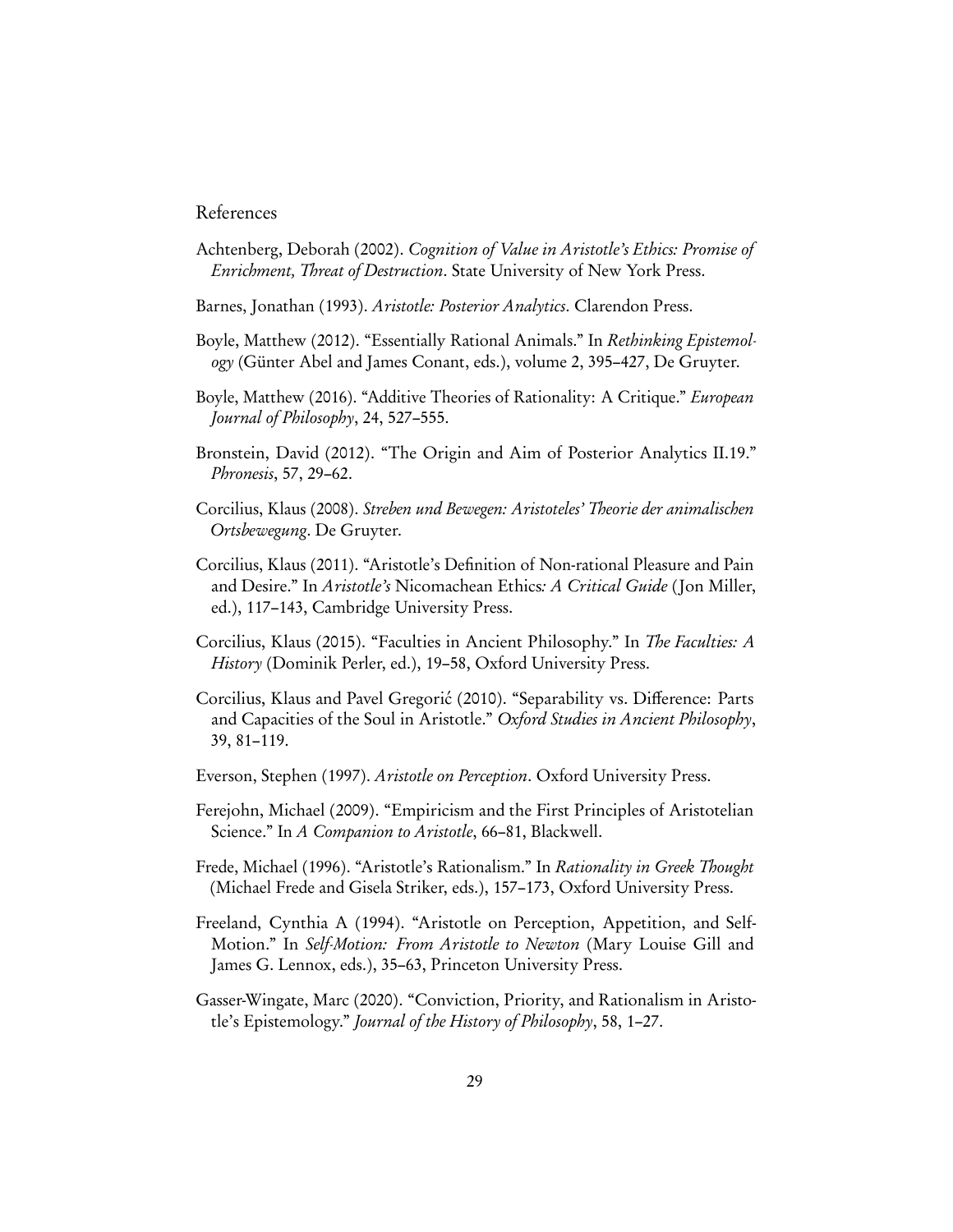<span id="page-29-14"></span>Gasser-Wingate, Marc (2021). Aristotle's Empiricism. Oxford University Press.

- <span id="page-29-12"></span>Hampson, Margaret ( forthcoming). "The Learner's Motivation and the Structure of Habituation in Aristotle." Archiv für Geschichte der Philosophie.
- <span id="page-29-8"></span>Henry, Devin (2018). "Aristotle on Animals." In Animals: A History (Peter Adamson and G. Fay Edwards, eds.), 9–26, Oxford University Press.
- <span id="page-29-11"></span>Irwin, Terence (1975). "Aristotle on Reason, Desire, and Virtue." The Journal of Philosophy, 72, 567–578.
- <span id="page-29-0"></span>Irwin, Terence (1988). Aristotle's First Principles. Clarendon Press.
- <span id="page-29-15"></span>Irwin, Terence (1999). Nicomachean Ethics, Second edition. Hackett.
- <span id="page-29-13"></span>Jimenez, Marta (2019). "Empeiria and Good Habits in Aristotle's Ethics." Journal of the History of Philosophy, 57, 363–389.
- <span id="page-29-5"></span>Joachim, Harold H. (1951). Aristotle, the Nicomachean Ethics: A Commentary. Oxford University Press.
- <span id="page-29-2"></span>Johansen, Thomas Kjeller (2012). The Powers of Aristotle's Soul. Oxford University Press.
- <span id="page-29-6"></span>Kahn, Charles (1992). "Aristotle on Thinking." In Essays on Aristotle's De Anima (Amélie Oksenberg Rorty and Martha C. Nussbaum, eds.), 359–79, Oxford University Press.
- <span id="page-29-7"></span>Keil, Geert and Nora Kreft (2019). "Introduction." In Aristotle's Anthropology (Geert Keil and Nora Kreft, eds.), 1–22, Cambridge University Press.
- <span id="page-29-3"></span>Labarrière, Jean-Louis (1984). "Imagination humaine et imagination animale chez Aristote." Phronesis, 29, 17–49.
- <span id="page-29-10"></span>Lennox, James G. (2015). "Aristotle on the biological roots of virtue." In Bridging the Gap between Aristotle's Science and Ethics (Devin Henry and Karen Margrethe Nielsen, eds.), 193–213, Cambridge University Press.
- <span id="page-29-1"></span>Lennox, James G. (2021). Aristotle on Inquiry: Erotetic Frameworks and Domain-Specific Norms. Cambridge University Press.
- <span id="page-29-9"></span>Leunissen, Mariska (2017). From Natural Character to Moral Virtue in Aristotle. Oxford University Press.

<span id="page-29-4"></span>Lorenz, Hendrik (2006). The Brute Within. Oxford University Press.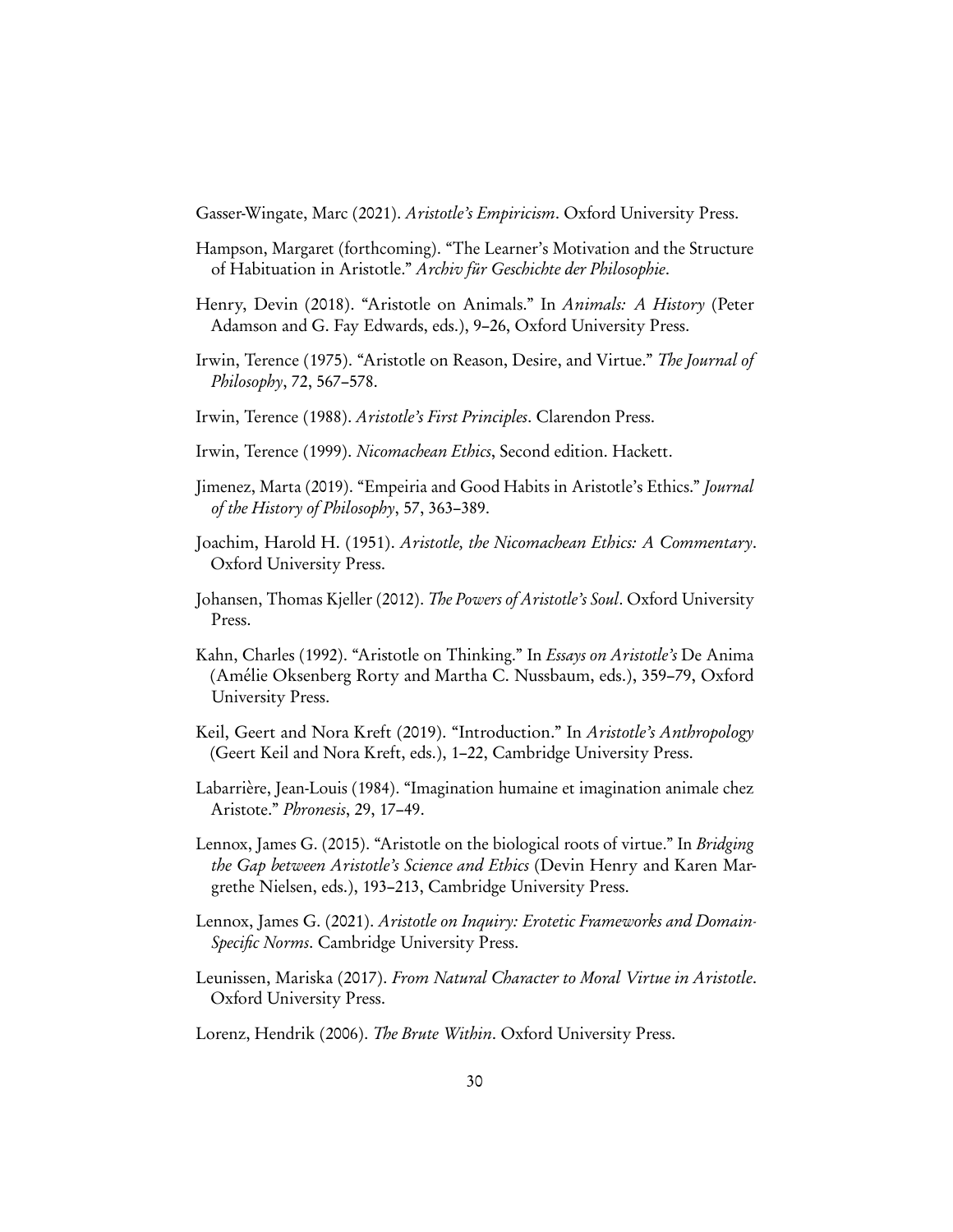- <span id="page-30-11"></span>Lorenz, Hendrik (2009). "Virtue of Character in Aristotle's Nicomachean Ethics." Oxford Studies in Ancient Philosophy Volume, 37, 177–212.
- <span id="page-30-13"></span>Lorenz, Hendrik and Benjamin Morison (2019). "Aristotle's Empiricist Theory of Doxastic Knowledge." Phronesis, 64, 431–464.
- <span id="page-30-2"></span>McDowell, John (1988). "Comments on T.H. Irwin's 'Some Aspects of Incontinence'." The Southern Journal of Philosophy, 27 (suppl.), 89–102.
- <span id="page-30-7"></span>McDowell, John (1994). Mind and World. Harvard University Press.
- <span id="page-30-3"></span>McDowell, John (1998). "Some Issues in Aristotle's Moral Psychology." In Companions to Ancient Thought 4: Ethics (Stephen Everson, ed.), 107–128, Cambridge University Press.
- <span id="page-30-0"></span>Modrak, Deborah (1987). Aristotle: The Power of Perception. University of Chicago Press.
- <span id="page-30-12"></span>Moss, Jessica (2011). "'Virtue Makes the Goal Right': Virtue and Phronesis in Aristotle's Ethics." Phronesis, 56, 204–261.
- <span id="page-30-9"></span>Moss, Jessica (2012). Aristotle on the Apparent Good: Perception, Phantasia, Thought, and Desire. Oxford University Press.
- <span id="page-30-4"></span>Nagel, Thomas (1980). "Aristotle on Eudaimonia." In Essays on Aristotle's Ethics (Amélie Oksenberg Rorty, ed.), 7–14, University of California Press.
- <span id="page-30-1"></span>Nussbaum, Martha C. (1978). Aristotle: De Motu Animalium. Princeton University Press.
- <span id="page-30-5"></span>Rabbås, Øyvind (2015). "*Eudaimonia*, Human Nature, and Normativity: Reflections on Aristotle's Project in Nicomachean Ethics Book I." In The Quest for the Good Life: Ancient Philosophers on Happiness (Øyvind Rabbås, Eyjólfur K. Emilsson, Hallvard Fossheim, and Miira Tuominen, eds.), 88–112, Oxford University Press.
- <span id="page-30-10"></span>Ross, W. D. (2009). Aristotle: The Nicomachean Ethics. Oxford University Press. Revised with notes by Lesley Brown.
- <span id="page-30-6"></span>Shields, Christopher (2016). Aristotle: De Anima. Oxford University Press.
- <span id="page-30-8"></span>Sorabji, Richard (1993). Animal Minds and Human Morals: The Origins of the Western Debate. Cornell University Press.